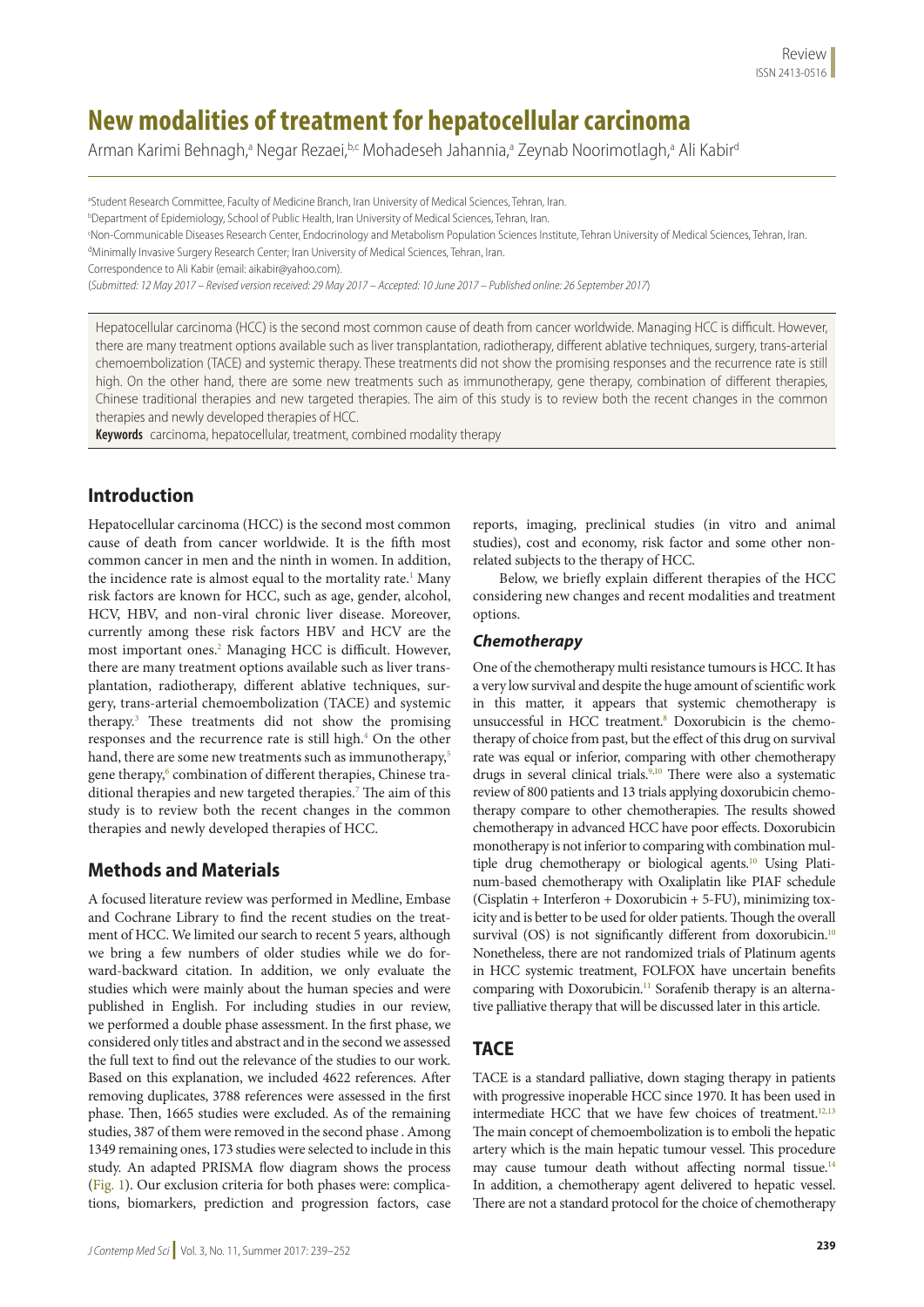drug or dosage, or rate of usage.<sup>15</sup> Anthracyclines (daunorubicin, doxorubicin, epirubicin), platinum-based agents (cisplatin, lobaplatin, miriplatin), mitomycinC, and 5-fluorouracil is the chemotherapy drugs used in TACE. There are not noteworthy superiority reported on using specific chemotherapy agent in TACE.13 A systematic review of 15 studies comparing TACE with conservative management had reported that the patients with portal vein branch invasion and well liver function may achieve optimal advantage from treatment with TACE.16 Another systematic review on five randomized trials compared TACE with and without chemotherapy treatment. The results revealed no superiority of using chemotherapy with chemoembolization and the adverse effect of treatment is even higher in the TACE group compared to TAE.17 There are also alternative choices like balloon-occluded transarterial chemoembolization (B-TACE) using miriplatin (a lipo-philic anticancer drug) and gelatin particles. A significant higher local node treatment in B-TACE with the miriplatin group in comparison with routine TACE was reported in a non-randomized trial.<sup>18</sup> In addition, no significant difference was reported, between TACE-miriplatin plus epirubicin and TACE-miriplatin group in the efficacy of therapeutic and adverse effects.<sup>19</sup> Although lack of a randomized controlled trial (RCT) is noticeable in this issue.

# **DEB-TACE**

Doxorubicin-eluting beads (DEBs) is an embolization device with TACE treatment. It is used in hypervascular tumours and emboli vessels with simultaneous administration of tumour located, controlled, sustain released dosage of chemotherapy which is mainly doxorubicin. These beads consist of vinyl alcohol and sulfonic acid groups with chemotherapy agents in different sizes.<sup>20</sup> This method is widely available since 2006, and the treatment effects are assumed to be superior compared to TACE.21 There are two systematic reviews on our search which compare the DEB-TACE with TACE. These studies, approximately include same studies with very inconsistent results. In addition, there are just few RCTs in this issue. These studies are not reporting a significant difference on survival rate.22,23 Other studies are non-randomized trials or retrospective researches assessing the registries or have a low sample size or could not evaluate survival rate, which makes the interpretation and decision of the reported results imprecise.<sup>24,25</sup> However, a recent non-randomized controlled trial reported non-significant difference in survival rate between TACE and DEB-TACE in non-operable HCC patients. As the number of TACE treatment needed is higher than DEB-TACE with the same survival rate, DEB-TACE is more preferred by both clinicians and patients.26A meta-analysis in 2013 with seven studies (693 participants) reported no significant difference between the two procedures in hard outcomes. It has been also mentioned the need of running more RCT on this issue for better decisions,<sup>27</sup> while a meta-analysis in 2014 included seven studies (700 participants). It has reported a better tumour response with DEB-TACE. Although the survival rate was reported to not change significantly after 3 years and adverse side effects are also similarities between the two procedures.<sup>21</sup>

# *Gelatin Sponge Particle TACE*

Gelatin sponge is an embolic agent generally used for embolization therapies of various diseases over 30 years. The size of embolic agent has direct influence on embolic effects. Gelatin

sponge particles are around  $1-1.5 \times 1-1.5 \times 2$  mm. It has been made from either Spongel or Gelfoam sheets.<sup>28</sup> There are three embolization effect classifications named "short term", "medium term" and "long term". Gelatin sponge micro particles (GSMs) have medium effect. $29$  Using the embolization component in TACE procedure increases the rate of necrosis of the main tumour and Gelatine sponge particles is used frequently in embolization procedures.<sup>30</sup> Gelatin sponge microparticles in a rabbit liver tumour were assessed in 2014. The results suggested the usage of GSMs-TACE comparing to c-TACE group and hepatic arterial infusion (HAI) group have higher concentration of chemotherapy drug with slow drug release.31 Human research also showed good tolerance on GSMs and the OS rate was 100% in six months and 87.5%, in one year.32 Other parallel studies confirmed the safety and effectiveness of gelatin sponge particle TACE for treatment of the Barcelona-Clinic Liver Cancer (BCLC) stage B HCC patients.32

# *Hepatic Resection vs. TACE*

Up to now, the curative choices of HCC are liver transplant, hepatic resection and radiofrequency ablation. Liver transplant appears to be gold standard treatment, but it is restricted because of the low number of donors. Hepatic resection is a better choice than radiofrequency ablation for the OS. In addition, for palliative treatment options we have TACE and sorafenib. TACE is generally used for HCC patients further than the BCLC stage A classification.<sup>33</sup> Two systematic reviews and meta-analysis compared the hepatic resection with TACE in OS of patients further than the BCLC stage A classification. The results of both are parallel and reported a significant overall one- and three-year better survival in hepatic resection group.<sup>33,34</sup> Although, the lack of RCT in this issue was mentioned in both systematic reviews.

# *Cytokine Induced Killer Cell*

Recently, immunotherapy is a new modality in cancer treatment. Cytokine-induced killer (CIK) cells are effective adoptive cell-based immunotherapy treatment. The concept of this treatment is to stimulate body immune response against tumour cells. So, the adverse side effects of chemotherapy and surgical procedures are minimized. CIK cells are natural killer like T cells and express both the T cell marker CD3 and the NK-cell marker CD56. The idea of applying CIK cells in cancer therapy was first reported by Schmidt-Wolf et al in 1991 on an animal model. In 2010, Stanford Medical University established an international registry on CIK cells (IRCC) for better application of this treatment based on clinical evidence;<sup>35</sup> particularly, researchers from china performed RCTs on combination CIK with TACE for HCC treatment. It is reported that the combination therapy improves quality of life and prevent cancer recurrence.<sup>36</sup> There is a systematic review comparing CIK-TACE with TACE alone in the HCC cancer treatment. Two RCTs and four non-RCT studies were included with 428 patients. The OS and progression-free survival (PFS) rates are better in the group treated with CIK-TACE.<sup>35</sup>

# *Liver Transplantation*

In the category of curative treatments for HCC and cirrhosis, liver transplant is a choice. In this procedure, liver tumour and underling cirrhosis and possible risk of recurrence after resecting tumour will be removed. HCC patients will be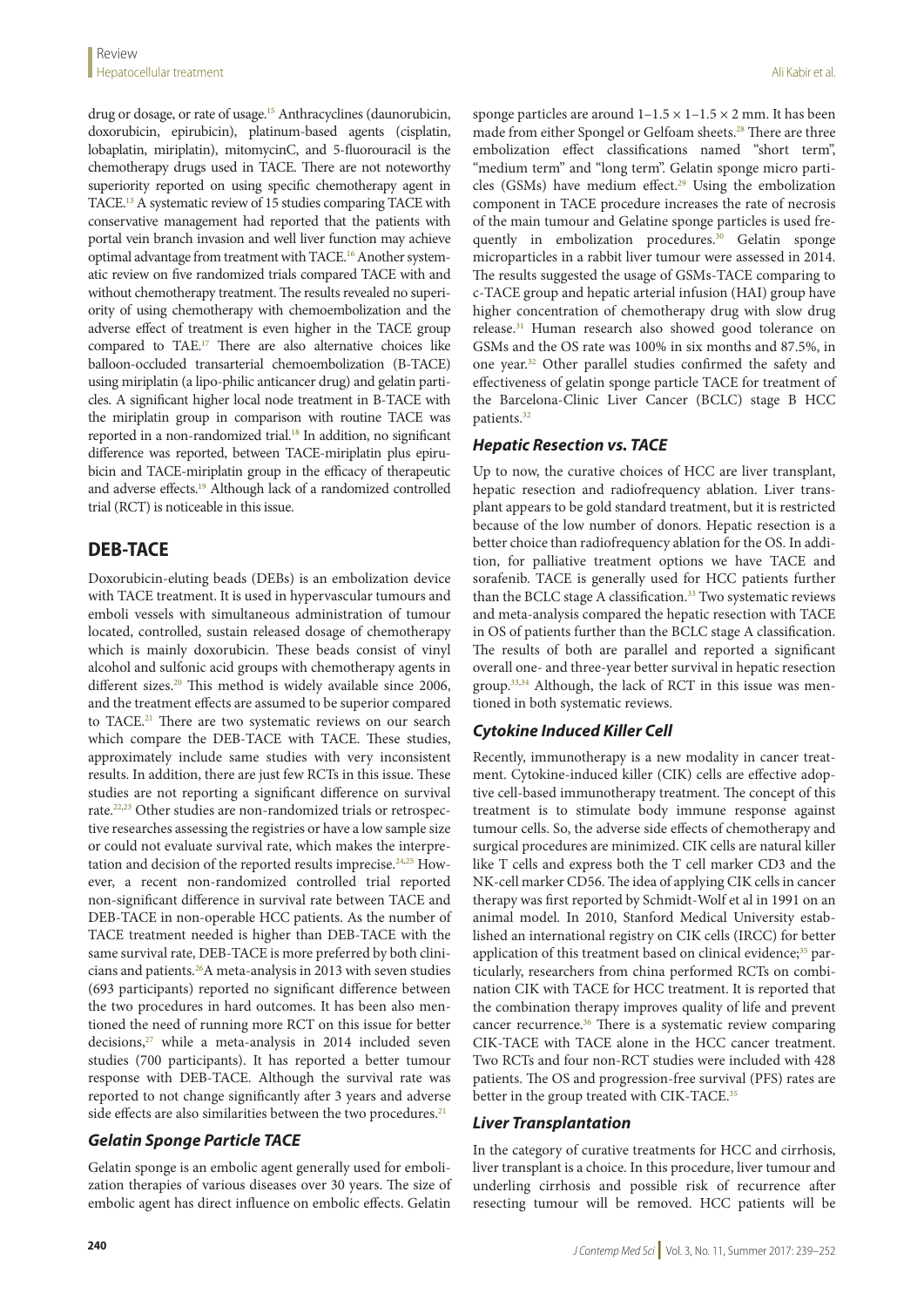candidates for liver transplant based on tumour size and nodule numbers. Milan criteria are particularly used for choosing HCC patients for liver transplant (a solitary tumour treatment.48 Prognostic factors for liver resection are tumour size, high level of alpha fetoprotein, micro and macro vascular

nodule up to 5 cm or three nodules less than 3 cm). Because of the limited number of liver grafts, HCC patients must be selected. Vascular invasion, high alpha fetoprotein concentration, aggressive biology of tumour, multifocal large size tumour and having other comorbidities are the other exclusion criteria for this treatment.<sup>37-40</sup> Fei Teng et al had described one-, three- and five-year survival rate of HCC patients after liver transplant: 78.9%, 53.2% and 46.4%, respectively.<sup>41</sup> However, the lethal nature of HCC in addition to low source of liver graft makes it difficult to run RCTs and the lack of evidence is tangible in this concern. There are different criteria available for selecting HCC patients for liver transplant apart from Milan criteria. The most popular one is University of California, San Francisco (UCSF). No significant difference was reported between applying these two criteria. Other criteria are the United Network for Organ Sharing (UNOS), Tokyo, Kyoto, Kyushu, Hangzhou and Up-to-seven. The detail on these criteria are available elsewhere.<sup>10,42</sup>

Down staging of HCC patient's candidate for liver transplant is unavoidable because of the high dropout rate for the duration of waiting for liver transplant. The main interventions for down staging are TACE, percutaneous ethanol injection (PEI), and radiofrequency ablation (RFA) and Sorafenib therapy in addition to TACE or DEB-TACE. However the lack of evidence in this area is obvious.42 However, current guidelines do not recommend a liver transplant for patients outside Milan criteria.<sup>43</sup>

### *Salvage Liver Transplantation (SLT)*

To minimize the waiting list dropout rate, alternative treatments are used in this period, such as local therapies and surgery. It has been proposed for patients with small HCC and preserved liver function. The efficacy of salvage transplantation that is primary resection before transplantation is assessed by Poon RT et al in 2002. Salvage transplantation reduces recurrence or worsening of liver function in waiting time for liver transplant.45 The positive point of surgery specially laparoscopic surgery is the curative concentrating of resection, pathological analysis of tumour for vascular invasion, tumour differentiation, number of nodules affected and improving quality of life. The negative point of laparotomy is adhesion in the surgical site which makes next liver transplantation operation difficult. However, laparoscopic or robotic approaches result in lower adhesions in surgical site. Although liver function and size of tumour of patients do not let clinicians to use this approach in all patients.46 A systematic review with 1508 patients was conducted in 2013 on short and long term outcomes of SLT. Although the short outcomes like duration of operation is significantly higher in SLT than primary liver transplant, the OS rate after 1, 3 and five years were not different.<sup>47</sup>

#### **Surgical resection**

Liver resection surgery is performed for nearly six decades.<sup>47</sup> Surgical liver resection is a curative resection of the entire tumour in microscopic level with free of tumour cutting surface. Surgical resection is the treatment of choice in noncirrhosis HCC in early stages. The frequency of non-cirrhosis HCC in Asia is about 8 times higher than western countries. In other HCC patients' surgical resection may cause liver failure. So, these patients must be selected carefully for surgical

invasion, and underlying liver disease such as cirrhosis.49 There are two types of resection; anatomical resection, which is wide liver resection beyond the borders of tumour and non-anatomical resection which is used in hepatic dysfunction and remains the most possible liver residue. There are some controversies reported on the type of resection. Some studies suggested survival benefits from anatomic resection,<sup>50</sup> while the others reported no significant benefit.<sup>49</sup> A systematic review suggested anatomic resection of liver approves survival and diminish recurrence comparing to non-anatomical but the studies included in this meta-analysis are not randomized trials.51 Liu PH in 2014 showed surgical resection with TACE in HCC patients beyond Milan Criteria. They had reported a noteworthy improved long term survival with surgical resection.<sup>52</sup>

#### **LAPAROSCOPY**

The first laparoscopic liver surgery was performed four decades after open surgical liver resection. Currently, with more technical improvement in laparoscopic surgery, more malignant liver tumour resection is carried out with this procedure.<sup>53</sup> There are few observational studies and a systematic review that compare open surgery and laparoscopic short-term and longterm outcomes on HCC and there are not noticeable differences between two surgical methods.<sup>54</sup> The systematic review was conducted in 2012 and included 10 observational studies. The overall complication rate was lower in the laparoscopic group. The recurrence rate of HCC, 5-year survival, and 3-year survival was not significantly changed between two procedures.<sup>47</sup>

#### **Radiotherapy**

The role of radiotherapy (RT) is limited in patients with HCC due to low tolerance of normal liver tissue to radiation. However, new techniques in image guidance, breathing motion reduction strategies and appropriate dosimetry have been introduced for better local control and decreasing liver toxicity.

#### *Radioembolization*

Radioembolization (RE) delivers a high dose radiation through hepatic artery. Small microspheres loaded Yttrium-90, a B-emitter isotope is used in the case of RE. Two common 90Y devices are Thera-Sphere (BTG International, London, United Kingdom) which is a glass microsphere, and SIR-Sphere (SirtexMedical, Sydney, Australia) which is a resin microsphere. According to the literature, both microspheres have similar outcomes.<sup>55</sup> Radiation segmentectomy and boosted radioembolization are considered two novelties in the field of RE.

#### **Radiation Segmentectomy**

The combination of microcatheter technology and the localized radiation emission properties of 90Y microspheres introduce a novel treatment called radiation segmentectomy. Since ablation and resection are not suitable for the lesion located near critical structure, radiation segmentectomy is an appropriate way to overcome this drawback.<sup>56</sup> Michel et al conducted a follow up, multicenter study to assess the efficacy of radiation segmentectomy. Radiation segmentectomy was defined as 90Y microsphere infusion limited to 2≥ couinaud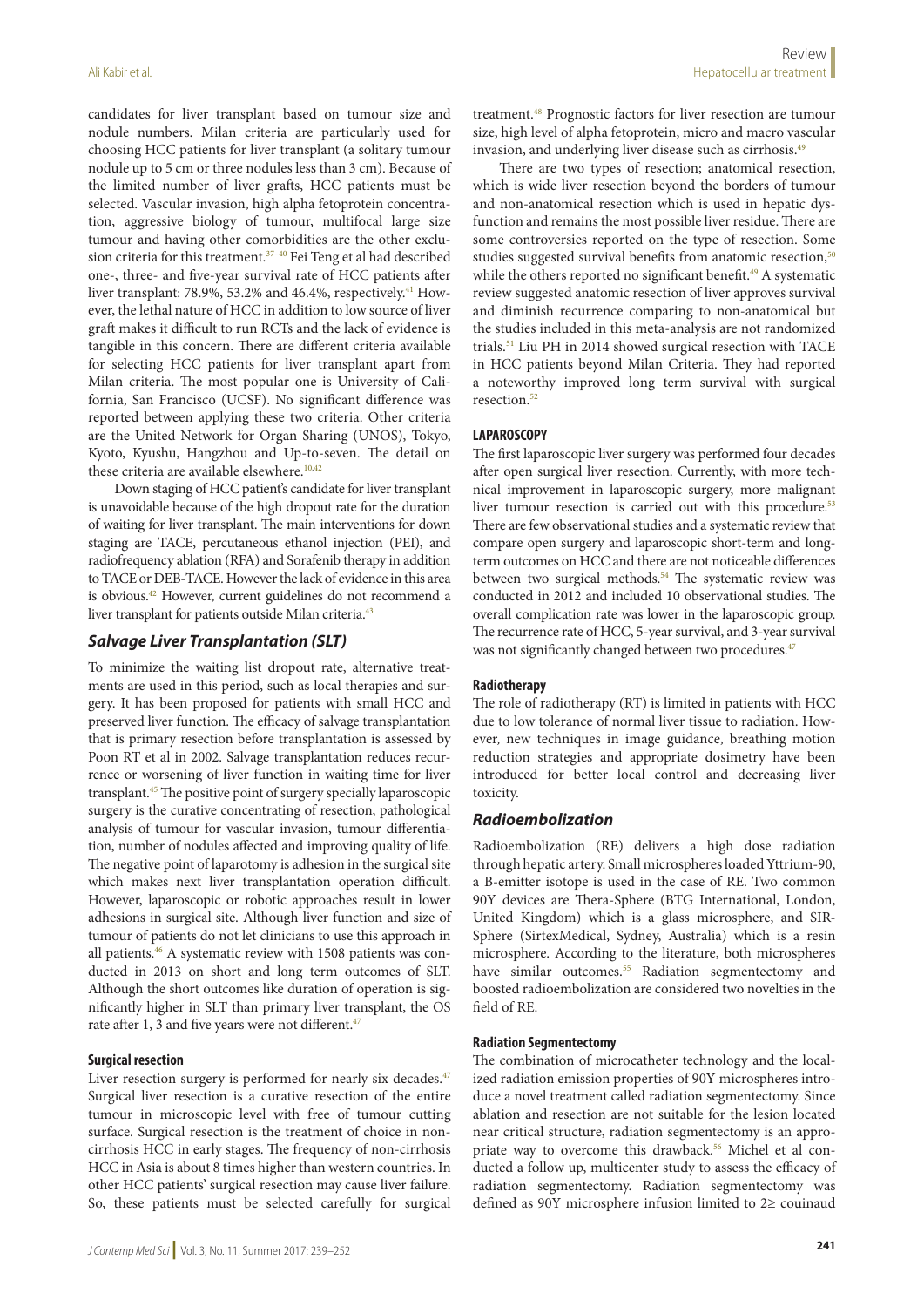segments. Dosing was achieved by infusing a calculated lobar dose into a segmental tumour-feeding vessel. Therefore, segmental doses are higher than lobar doses by the ratio of lobar/ segmental volumes. The results show, complete response (CR) in 47%, and partial response (PR) in 39% of patients.<sup>57</sup> A retrospective follow up study showed a CR of 95% of patients who received radiation segmentectomy.<sup>58</sup>

### **Boosted Radioembolization**

Boosted radioembolization is a novel concept for HCC. It is a personalized therapy in which the priority is given to tumour dosimetry rather than liver dosimetry. In this method, a predictive dosimetry model, based on technetium-99m microaggregated albumin (MAA), single-photon emission computed tomography/computed tomography (SPECT/CT), is utilized to identify tumours that need boosted microsphere dosing for better response rate.<sup>59,60</sup> In another retrospective cohort study, Garin et al showed that boosted radioembolization based on MAA SPECT/CT caused prolonged OS for HCC portal vein thrombosis (PVT) patients, without increasing liver toxicity.<sup>61</sup>

### **Intensified modulated radiotherapy (IMRT)**

IMRT is an advanced three-dimensional conformal radiotherapy (3D-CRT) that allows greater control of dose distribution. Since, it can change the intensity of individual rays within each beam, it can cover the treatment volume to concave tumour shape.62 Helical tomotherapy (HT) and volumetric-modulated arc therapy (VMRT) are two advanced forms of IMRT.

### **HT**

It is a highly advanced radiotherapy, in which a gantry 6-MV linear accelerator is rotated continuously through 360° around the patient using tens of thousands of narrow beams. It integrates both IMRT and image guided radiotherapy (IGRT). IGRT system of HT is a daily mega-voltage computed tomography image guidance.<sup>63</sup> Three cohort studies showed a survival benefit and efficacy in utilizing HT for HCC patients.<sup>64-66</sup> In a recent retrospective comparative study of 118 HCC patients, conducted in 2016, median survival in patients treated with HT was significantly more than with 3D-CRT.<sup>67</sup>

# *VMRT*

It is an advanced form of IMRT that unlike fixed-field radiation methods treat the tumour from all angles by rotating the beam around the patient. Rapid Arc TM (Varian Medical System, Palo Alto, CA) is a variation of VMRT.<sup>68</sup> In radiotherapy of HCC patients, targeted volume is greatly affected by respiratory motion. Active breathing coordinator (ABC) is a solution for gaining a better target volume. In order to determine the feasibility of rapid arc (RA) in association with ABC, Gong et al conducted a study of 12 HCC patients. 3D-CRT, IMRT and RA plans were designed and ABC was used for better assessment of target volume. The report resulted in better dose delivery and an accurate target volume besides shortening treatment time for RA.<sup>69</sup> 4D-CT is another solution to achieve better target coverage. 4D-CT scanning synchronizes CT image with respiratory cycle and is able to predict tumour movement. Another study involved 10 patients showed RA with 4D-CT or 3D-CT associated with ABC can effectively deliver accurate target volume compared with 3D-CT with free breathing.<sup>70</sup>

#### **Stereotactic Body Radiotherapy (SBRT)**

When ablation or TACE fails, SBRT can be considered as an alternative therapy. SBRT delivers high radiation to focal HCC and decreases radiation induced liver toxicity by sparing other tissues.<sup>71</sup> SBRT by Cyberknife<sup>®</sup> is a new technology for treatment of liver lesions that delivers 100 to 200 photon beams of 6 MV.72 For appropriate detection it requires gold fiducial markers in the periphery of tumour. A recent study, evaluated the possibility of implantation of gold fiducial markers and the imaging technique it requires. The important role of radiologist in implantation and applying sonographic guidance were concluded.73

# **Helical Intensity-Modulated Radiotherapy-based Stereotactic body Radiotherapy**

HT is an alternative for delivering SBRT, in a recent paper published in 2016, the phase I trial was conducted by Jun et al. to evaluate the feasibility and toxicity of helical intensitymodulated radiotherapy (HIMRT) based stereotactic body radiotherapy (SBRT) in eighteen HCC patients. At a median follow up of 28 months for living patients, an OS rate of 69.3% and a well-tolerated toxicity was concluded.<sup>74</sup>

# **Differential Hepatic Avoidance RT (DHART)**

In HCC patients with a high degree in the liver function heterogeneity as for cirrhosis patients, conventional RT methods cannot spare radiation to functional liver regions and it may lead to radiation induced liver disease (RILD) to overcome this drawback. Stephen et al. introduced a new modality for RT that is called differential hepatic avoidance RT (DHART). in this technique SC SPECT (Sulphur colloid Single photon emission tomography) images were used to spare region of functional liver through the use of dose painting techniques in proton pencil beam scanning (PBS) and photon volumetrically modulated arc therapy (VMAT) RT. This initial study indicated that DHART is achievable with either photon VMAT or proton PBS therapy in HCC patients.<sup>75</sup>

# *Varian Trilogy™*

Varian Trilogy™ is an RT delivery system that deliver a highly conformal radiation beam to a mobile target. It utilizes realtime Position Management™ (RPM) for respiratory control and On-Board Imager (OBI) for image guidance.<sup>76</sup> A prospective cohort study showed an excellent treatment outcome with minimal toxicity for this RT delivery system.<sup>77</sup>

# *Ablation*

Ablative therapy is considered a treatment with high safety profile and local control. Radiofrequency ablation (RFA), microwave ablation (MW), laser induced tumour therapy (LITT) - all parts of thermal ablation- ethanol or acetic acid injection - as part of chemical ablation- cryoablation, brachytherapy, irreversible electro-poration (IRE), and high intensity focused ultrasound (HIFU) are all considered as ablative therapies. Here we discussed technical advances in utilizing RFA, MWA, brachytherapy and HIFU with a major focus on RFA.

# *RFA*

Poor visualization is one of the complications of ultrasound (US)-guide RFA. Contrast-enhanced ultrasound (CEUS), contrast-enhanced computed tomography (CECT), and magnetic resonance imaging (MRI) are alternatives for the guidance of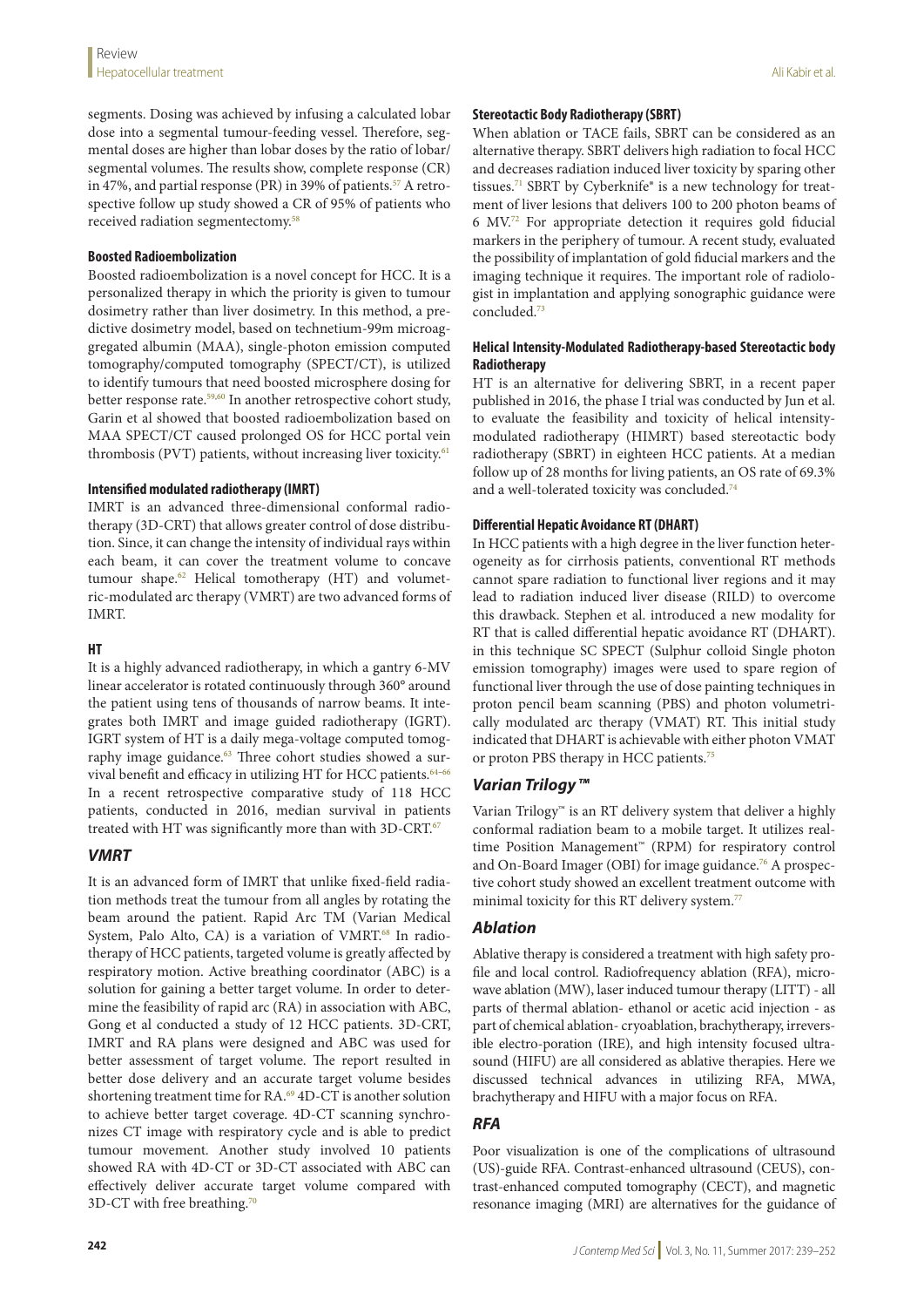RFA. However, the short durations of the different vascular phases, absence of real-time imaging guidance and increased radiation exposure are the disadvantages of using these imaging techniques.78,79 To overcome these problems a method called "fusion imaging' or "real time virtual sonography", that synchronizes real-time US and CT or MRI, is introduced.<sup>80</sup> Two cohort studies showed an excellent technical success rate, safety and effectiveness for RFA using fusion imaging.<sup>81,82</sup>

Reduced energy diffusion is a complication observed in RFA using conventional electrodes. Utilizing internally cold (IC) electrodes and saline-enhanced RFA are two techniques to overcome this drawback. However, these two techniques have their own problems, including the limitation of overheating and the risk of heating and ablation of non-tumour containing area, respectively.83,84 Internally cooled wet (ICW) electrodes that have the ability of both techniques (IC electrode and salineenhanced RFA) are developed as a solution to compensate the limitations of these techniques. In a study, utilizing modified ICW electrode showed the safety and effectiveness of the technique and a successful local control.85 In a retrospective comparative study, including 165 patients, mean ablation volume was significantly greater and local tumour progression was significantly lower in patients treated with ICW electrodes compared with patients treated with IC electrodes.<sup>86</sup>

Conventional monopolar RFA devices have several problems including; systemic symptoms because of exposure to a wide area of the body, long ablation time and causing burns. In contrast to a monopolar device in which the electrical current flows between the electrodes and the grounding pad, in a bipolar device the current flows between two electrodes. Besides compensation for monopolar device complications, the bipolar device is more sufficient and makes a large thermocoagulation volume in a single ablation procedure. A multicenter open-label trial confirmed the efficacy and safety of The CelonPOWER System, which is a bipolar RFA device.<sup>87</sup>

Incomplete peripheral ablation of the tumour is another drawback of utilizing monopolar device;<sup>88</sup> while, multipolar technique provides a probe inserted outside the parameters of target lesion (no touch technique) and allows ablation of the tumours from margin to center. This causes complete margin ablation.89 The pathological examination of 59 nodules in a retrospective study indicates an improvement in the rate of complete necrosis in no-touch multipolar radiofrequency ablation compared with monopolar technique. $90$ 

Placement of sodium hyaluronate solution onto the liver surface can be used as a procedure for RF ablation of HCCs located on the liver surface. It causes separating of liver from other organs during the procedure and decreases the damage to adjacent organs. A phase one study was conducted to assess the safety of intraperitoneal injection of the sodium hyaluronate solution. Complete ablation and observation of tumour recurrence in one of 28 patients indicated the safety and efficacy of the technique.<sup>91</sup>

#### *Microwave Ablation (MWA)*

MWA is a locoregional therapy that can be conducted with the guidance of US, CT or MRI. In a follow-up study, MWA was performed by using a real-time virtual navigation system. The technique effectiveness was  $94.44\%$ .<sup>92</sup> Low power output and small-diameter ablation is one of the complications of MWA.93 Water or gas antenna cooling has introduced a solution for making higher power microwave system.

A retrospective cohort study reported that after utilizing a gas-cold system for MWA, overall primary technique effectiveness rate and OS rate were 91.6 and 76%, respectively. The results showed the safety and efficacy of the technique.<sup>94</sup> Risk of tumour seeding is considered for subcapsular tumours achieving thermal ablation.<sup>56,95</sup> In order to reduce the probable risk of tumour seeding and local progression after thermal ablation for subcapsular HCC, a technique called NO-touch wedge ablation, was described by Premal et al. The technique involved probe placement at multiple oblique sites tangential and adjacent to the tumour, to create a sufficient ablation zone that is inclusive of the subcapsular tumour and the required peritumoural margins. After complete ablation of eight tumours, at an average imaging follow-up of 244 days, one case of local recurrence was observed.<sup>96</sup> One of the limitations for US guided thermal ablation is suboptimal conspicuity of some subcapsular tumours or tumours located in hepatic dome, that may lead to causing damage to adjacent tissues.<sup>97,98</sup> Artificial ascites and plural effusion introduced a solution for this drawback.<sup>99</sup> In a case-control study that the efficacy of MWA with artificial pleural effusion was evaluated. The analysis showed no statistical differences between case and control groups in the primary technique effectiveness and local tumour progression rates.<sup>100</sup>

# *Brachytherapy*

Brachytherapy is an ablative therapy that utilizes interstitial implantation of radioactive seeds and delivers high dose radiation in the target area. Two types of radioactive seeds are applied, one of them is high energy gamma emitter (e.g., cobalt-60 and radium-226) and the other is low energy chemicals (e.g., iodine-125 and palladium-103). Because of the high energy irradiation of the first type, low energy seeds became more common in the past decades.<sup>101</sup> CT-guided high-doserate brachytherapy (CT-HDRBT) is a new modality in ablative technique that uses iridium-192 seed, inserted through catheters with CT guidance.<sup>102</sup> Two retrospective cohort study conducted by Collettini et al. evaluated the clinical outcome of CT-HDRBT in HCC patients and showed the effectiveness of this therapy in local tumour control of lesions unsuitable for resection or thermal ablation.<sup>103,104</sup>

#### *HIFU*

HIFU is a new ablative therapy in which a unique frequency of US wave of 0.8 to 3.5 MHZ is used and can be focused at a distance from therapeutic transducer. The high focused energy is able to induce necrosis by increasing tissue temperature.<sup>105</sup> Poor visualization of HCCs during HIFU treatment is an obstacle. Hiroyuki et al. reported a study of HIFU ablation assisted using color Doppler for the treatment of HCC. The usefulness of this method was concluded from the study.<sup>106</sup> In another study conducted by Michele et al. magnetic resonance-guided focused ultrasound (MRgFUS) was assessed as a treatment for solid tumour in abdomen. The study resulted in the safety and feasibility of the technique.<sup>107</sup>

#### **Chinese Herbal Medicine**

Chinese herbal medicine is a type of traditional medicine used in cancer therapy for a long time ago.<sup>108</sup> In the case of HCC, studies evaluated the mechanism of action of this medicine and also this therapy has been used in vitro, in vivo, and also in recent clinical trials.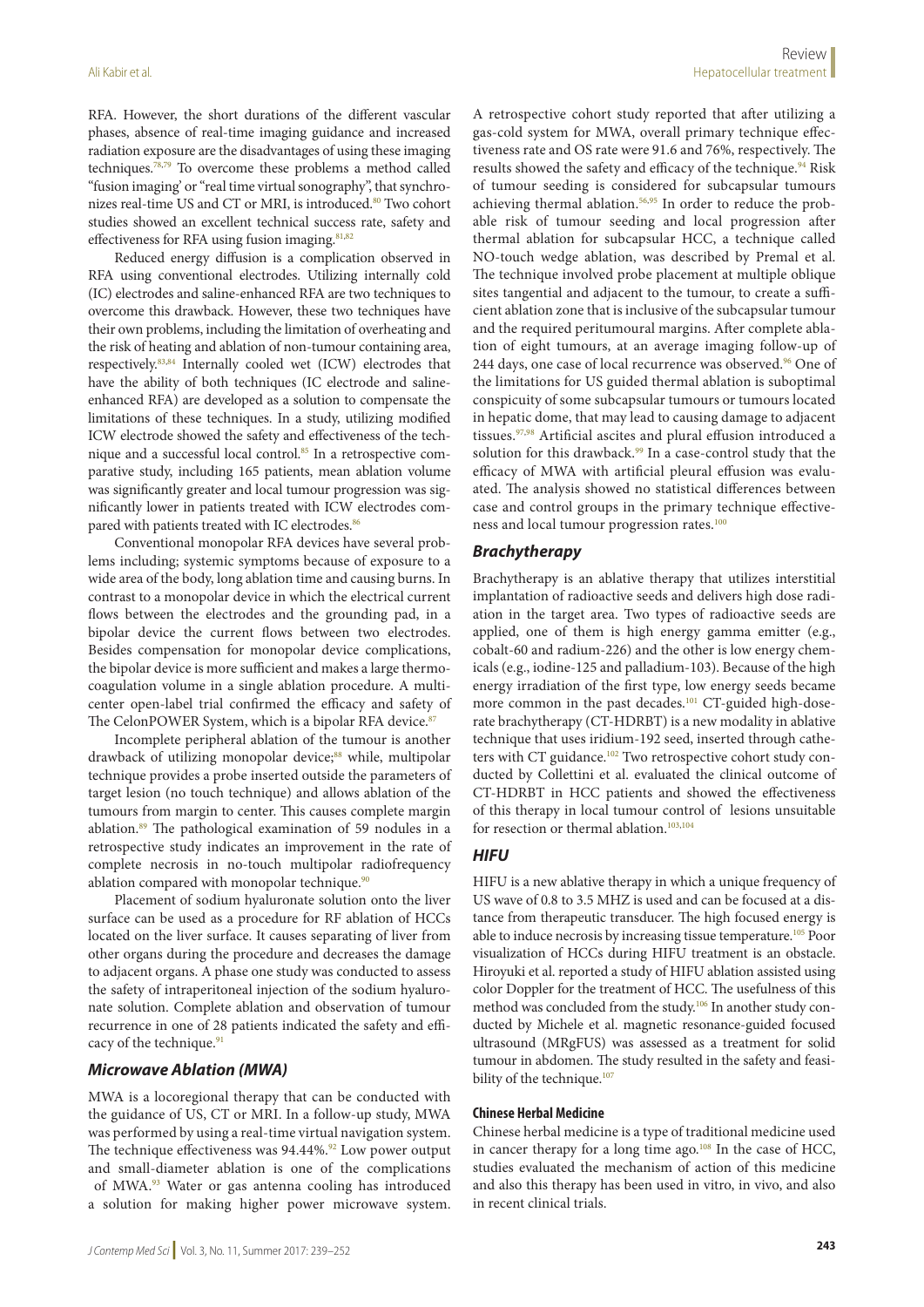# *Ruanjianhugan*

Oral Ruanjianhugan (RJH) tablets which were made up of ten medicinal materials are kind of Chinese herbal medicine used in a 22-year followed up clinical trial study. Results indicated that long-term intake of RJH increases OS in small HCC after resection. Also, it has preventive effects on small HCC recurrence.<sup>2,102,109,110</sup>

# *Systemic Therapy*

### **Antiangiogenesis Agents**

**Tyrosine Kinase Inhibitors**: *Sorafenib.* In the Chinese subset of GIDEON study in 2015, 338 patients were followed prospectively to assess the efficacy and safety of SORAFENIB. Median OS of Child-Pugh A patients were longer than Child-Pugh B patients. Adverse effects (AE) comparison showed serious AEs (25.0% vs. 23.0%) in Child-Pugh B patients. In overall, this study indicated that Child-Pugh B patients would be safely healed with sorafenib.<sup>111</sup>

*Adjuvant sorafenib.* Currently, sorafenib has been used as an adjuvant therapy after curative resection in BCLC-stage three patients. It has been indicated that adjuvant sorafenib was safe and well tolerated. OS and DFS had increased significantly in this study. $113$ 

# *Sorafenib Combination*

### **a. Sorafenib Plus Cytotoxic Chemotherapy Agents**

Doxorubicin: results of a phase II study indicated that median OS, PFS and time to progression (TTP) favored sorafenib.<sup>114</sup> GEMOX (gemcitabine plus oxaliplatin): a randomized phase II trial showed no significant difference of the OS.115

Oxaliplatin: results of a phase II trial indicated that there is no considerable difference of OS and TTP between two groups.<sup>116</sup>

# **b. Sorafenib Plus EGFR Inhibitors**

Erlotinib: no survival benefit favored this combination in a phase III trial.<sup>117</sup>

# **c. Sorafenib Plus mTOR Inhibitors**

Everolimus: this combination failed to show significant advantages rather placebo in a phase III clinical trial on 546 patients.<sup>118</sup>

Temsirolimus: different phase I-II trials resulted in no favorable benefits of this combination.<sup>119-121</sup>

#### **d. Sorafenib plus MEK inhibitors**

Refametinib: results of first line study revealed good efficacy of this combination. Disease control rate (DCR) and overall response rate (ORR) were 43% and 5% respectively.122

*Regorafenib.* Regorafenib is a multi-kinase inhibitor which inhibits kinases in angiogenesis and oncogenesis. It has been tried as a second line therapy after sorafenib in phase I and II clinical trials. The ORR and the DCR of regorafenib were 3% and 72% respectively. Drug-related adverse effects consisted of hand–foot skin reaction, diarrhea, fatigue, hypothyroidism, anorexia, hypertension, nausea and voice changes. Median OS was 13.8 months. Thoroughly, regorafenib was well tolerated and has antitumour activity on HCC.<sup>123</sup>

*Brivanib.* Another TKI is brivanib which is a dual TKI receptor of VEGFR (VEGF receptor) and fibroblast growth factor receptor (FGFR).<sup>110,124</sup> BRISK-FL trial of 1150 patients was performed to compare brivanib and sorafenib. Results of this trial favored none of them. OS, TTP, ORR, DCR was the same. Somehow, brivanib showed more toxicity than sorafenib. BRISK-PS trial, which compared brivanib with placebo failed to give a significant increase in  $OS$ .<sup>125</sup>

*Axitinib.* It is a selective Tyrosine Kinase Inibitor of VEGFR-1,-2 and -3. Results of a clinical trial of 202 patients showed no significant improve in OS in comparison with sorafenib.<sup>126</sup>

*Sunitinib.* Sunitinib, a multitargeted tyrosine kinase inhibitor, have been used in the treatment of HCC. Cheng et al. performed a phase III clinical trial on 1074 patients due to compare sorafenib and sunitinib. Their results showed no significant difference between OS in two groups while AEs of sunitinib were higher.<sup>127</sup>

*Linifanib.* Linifanib is a new ATP-competitive inhibitor of all VEGF and PDGF receptor tyrosine kinases, which presents no activity against representative cytosolic tyrosine kinases and serine/threonine kinase.<sup>128</sup> A phase III randomized clinical study on 1035 patients from 28 countries was performed to compare the efficacy and tolerability of linifanib versus sorafenib. The results showed similar OS of sorafenib and linifanib. Sorafenib showed more safety than linifanib but TTP and ORR advocated linifanib.<sup>128</sup>

# **MET-TKI**

*Tivantinib.* Tivantinib, a C-MET TK inhibitor, is used as a second line therapy of HCC in clinical trials. This drug is used as monotherapy and also in combination with sorafenib. In both types of monotherapy and in combination with sorafenib, safety results were acceptable.<sup>129</sup> Combination of tivantinib and sorafenib in phase II clinical trial turned back sorafenib resistance.<sup>130</sup> In another phase II clinical trial of tivantinib, survival and disease control, increased and AEs of the drug were manageable in addition, grade 3 neutropenia and myelotoxicity were observed as the side effects in some studies.<sup>130</sup>

*Cabozantinib.* A randomized phase II trial used this drug as the second-line therapy. Results showed median OS as 15.1 months and DCR as 68%.<sup>132</sup>

#### **Monoclonal Antibodies**

*Bevacizumab.* Bevacizumab attaches to VEGF-A which is the main form of VEGF in blood. Two phase II trial studies have been done in order to assess this monoclonal antibody effect on HCC. ORR was 13% and 14% interestingly, but this drug failed to develop because of safety concerns.<sup>133,134</sup>

*Ramucirumab.* It is a human IgG1 monoclonal antibody. Ramucirumab targets VEGFR-2. In the REACH phase III trial on 565 patients, no significant OS improvement was observed except in patients with alpha fetoprotein (AFP) levels more than 400 ng/mL. $^{135}$ 

# **Chemotherapy**

*Doxorubicin.* Doxorubicin has been recently compared to the oxaliplatin-flourouracil (FOLFOX regimen) combination in a phase III trial. OS benefits extended (6.5 versus 4.9 months) in the FOLFEX arm and ORR was significantly higher (8.2% versus 2.7%).<sup>114</sup>

*GEMOX (gemcitabine plus oxaliplatin).* Results of several phase II clinical trial studies showed that ORR (20%) and DCR (65%) were extended and drug safety profile was favorable.136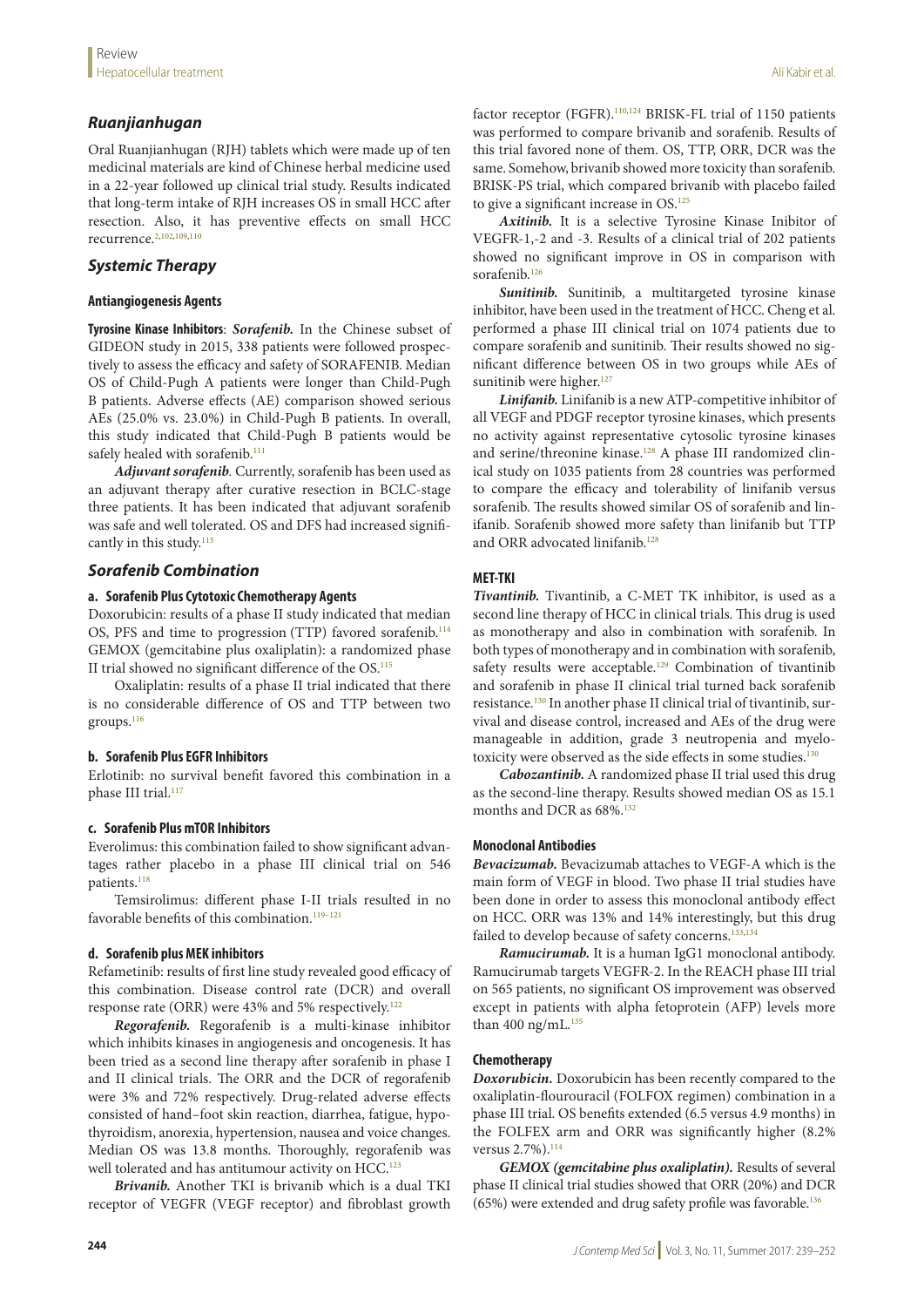### **Immunotherapy**

*Tremelimumab.* Anti-CTLA4 monoclonal antibody, tremelimumab, is a novel immune-based therapy used in HCC patients. In addition to good safety profile, this drug showed acceptable ORR and DCR (18% and 76% respectively).<sup>137</sup>

#### **PD-1 Blocking Antibodies**

**Viral therapy.** JX-594 has currently been used in a phase II study as an immunotherapeutic and oncolytic vaccine. High dose levels of this vaccine showed longer OS in comparison of low dose levels.<sup>138</sup>

*Lenalidomide.* A phase II trial study has been tested Lenalidomide-a thalidomide analogue- in advanced HCC patients after sorafenib failure. Median OS and PFS were 7.6 and 3.6 months, respectively.<sup>139</sup>

*TGF-b inhibitors.* TGF-b inhibitor was conducted on 109 patients in a phase II trial. Median OS and TTP were 9 and 3 months, respectively.<sup>140</sup>

### **A. Personalized Therapy**

Two different strategies can be used in this approach:

# **Liquid biopsy**

*Plasma DNA.* We can identify cancer-associated changes by using both of these methods. Detection of point mutations, detection of aberrant DNA methylation, and the detection of chromosomal aberrations are detailed methods of molecularchange identification.<sup>141</sup>

# *Combination Therapies and Their Comparison*

### **Combination of Minimally Invasive Therapies**

*Iodine-125 implantation plus radiofrequency ablation.* Radiation therapy needs oxygen to destroy tumour cells. However, in the center of a tumour, lack of oxygenation reduces the effects of this therapy. This would be solved by heating the tumour area which makes more blood supply and more oxygenation.<sup>142</sup> In a clinical trial of 136 patients, combination of radiofrequency ablation and iodine-125 implantation was evaluated. This combination therapy reduced the rate of recurrence  $(P = 0.004)$ . The combination group had better results in survival rate than RFA-only group. The result of this study showed that the combination of iodine-125 and RFA would be an efficient option for patient with small HCC.<sup>143</sup>

#### **Combination of RFA and CIK**

It was reported that hyperthermia can cause stimulation and activation of the immune system. $144$  In a clinical trial, 62 patients with primary HCC (ranged in diameter from 2 to 8) were enrolled. This combination was compared with RFA alone. All the complications were related to RFA. Examined therapy had a better PFS rate (*P* < 0.0001). The risk of recurrence rate was significantly lower for new therapy (HR = 0.136, 95% CI: 0.049–0.379). The function of liver in combination group did not change and had the same functionality before CIT infusion. Based on the results of that study, the combination of CIK and RFA was a promising treatment for HCC.<sup>145</sup> In a clinical trial by Wang X et al, the combination of CIK and RF hyperthermia was evaluated. Thirty one patients with advanced HCC were enrolled. In this study instead of intravenous perfusion of CIK, the investigators use intraperitoneal perfusion of cytokine, because it leads CIK in to tumour tissue and makes the treatment more effective. Median TTP was 6.1 months and median OS was 8.5 months. The results showed that this combination therapy was an effective therapeutic choice for patients with advanced HCC.<sup>146</sup>

#### **Radiofrequency Hyperthermia and Conformal Radiotherapy**

Assessing the combination of radiotherapy and hyperthermia is a field of interest. Conformal radiotherapy elevates the dose of irradiation in tumour and decrease receiving doses in normal tissue of the liver and cause low damage to normal tissue. Also, hyperthermia causes more blood flow to the tumour tissue, which has an additive effect on the outcome of radiotherapy.<sup>142</sup> In study by Dong Y, short and long term of radiofrequency hyperthermia combined with conformal radiotherapy was investigated. Data were collected from 80 patients with primary advanced HCC. The patients were randomly assigned into two groups: experimental group and control group, each with 40 patients. Bilirubin, albumin, ALT and PT levels were the same between two groups before the treatments. However, after treatments bilirubin, ALT and PT were reduced more significantly in the experimental group (*P* < 0.05). Albumin was elevated in both groups but this change was significant in experimental group (*P* < 0.05). Combined therapy was much more effective than the other therapy (*P* < 0.001). Follow-up results demonstrated that the experimental group had significantly better OS and also lower recurrence rate (*P* < 0.001). Based on these results, the combination of radiofrequency hyperthermia and conformal radiotherapy has low damage to the liver and it is an effective treatment option for advanced HCC patients.<sup>147</sup>

#### **Percutaneous Ethanol Injection and Radiofrequency Ablation**

Li et al, in meta-analysis compared the combination of PEI + RFA with PEI and RFA as monotherapy. This study analysed the results of 13 studies from different parts of the world. First of all in this study RFA and PEI were compared. Results showed that RFA has better function than PEI in improving OS. Recurrence rate did not have significant difference in two therapies. On the other hand, PEI shows more complete tumour necrosis than RFA. In comparison of combination of these two therapies with themselves, overall the combination therapy shows better results than RFA. In spite of good result in complete tumour necrosis for combination group, this difference is not significant.<sup>148</sup>

#### **Chemotherapy and Minimally Invasive Ablative Therapies**

*TACE and RFA.* In a study effectiveness of a combined therapy of RFA and DEB-TACE was compared with the DEB-TACE procedure alone in treatment of single HCC. CR at 1 month was achieved in 80% of tumours. The group treated with the combination therapy showed a significantly lower 2-year recurrence (48.1% vs. 78.2%,  $P < 0.001$ ) and significantly higher survival (91.1% vs. 60.6%,  $P = 0.004$ ) than the group treated with DEB-TACE alone.<sup>149</sup> In a retrospective analysis of 20 patients with intermediate size HCC, the combination of DEB-TACE and MR-guided RFA was evaluated. All of the cases had child-Pugh class A and B liver function, no tumour metastasis and HCC with tumour size >3 cm. No major therapy-related complications were observed except for a sub capsular hepatoma which was seen in one patient right after the RFA. Median OS was 37.4 months. This combination seemed to be an effective therapy for patients with medium size HCC.<sup>150</sup>

*TACE and CIK and RFA.* Retrospective analysis of patients with HCC showed that RFA + CIK + TACE had more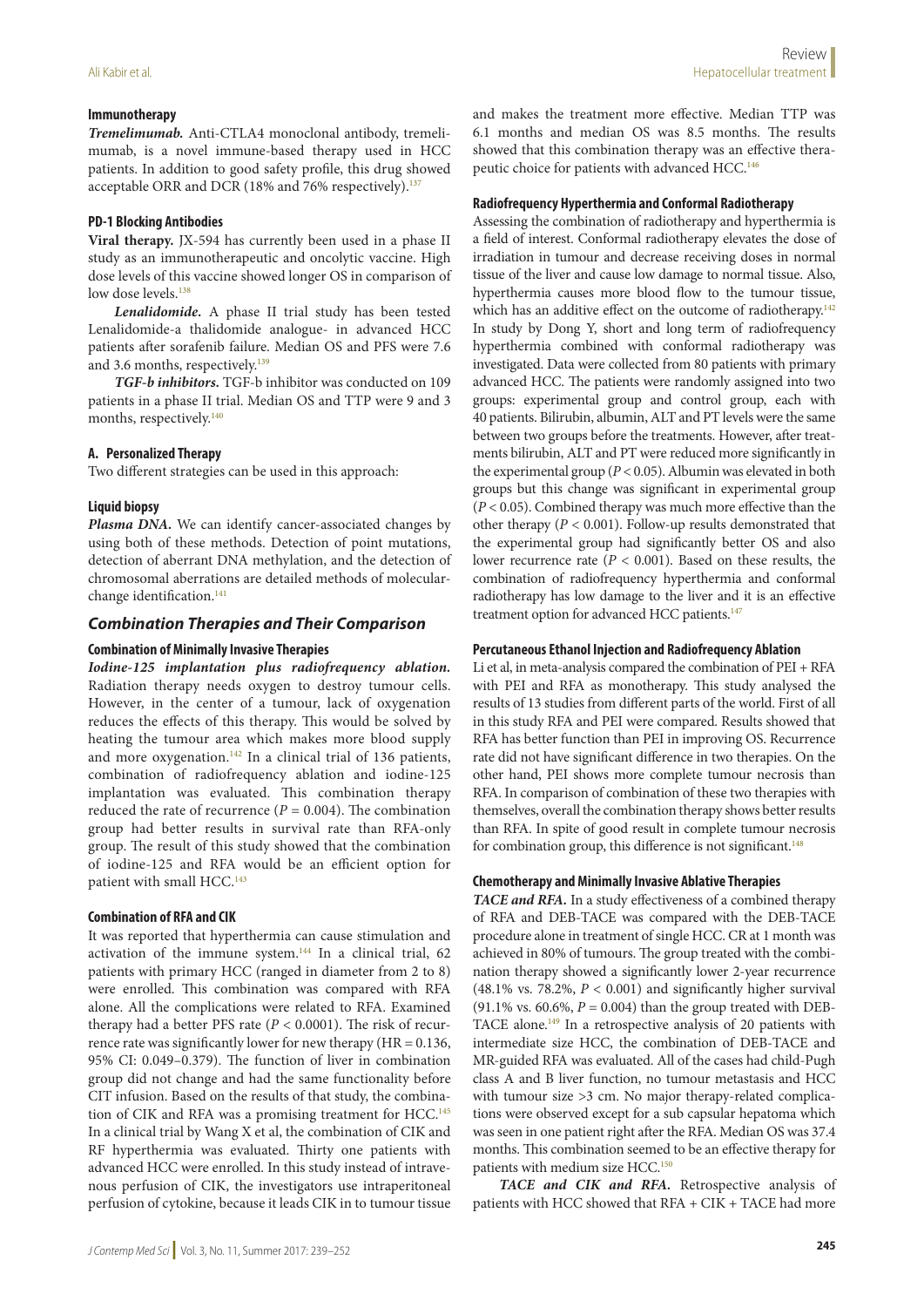

Fig. 1 **The flowchart depicts the selection of studies for this review.**

acceptable effect than RFA + TACE. Median survival time (ST) for the study group and the control group were 56 and 31 months, respectively which is statistically meaningful  $(P = 0.023)$ . The results of this study demonstrated that CIK lower the risk of metastasis and recurrence in the study group and can improve the outcome of  $TACE + RFA$ .<sup>151</sup>

*TACE and PVE and survival.* In one RCT, 62 patients were divided into two groups, a group which had a combination of TACE and PVE and HIFU as a therapy and the other group had a combination TACE and PVE as a therapy. Nausea and vomiting were reported as a main side effect in both groups. However, in the experimental group after HIFU local pain was seen as a side effect in most of the cases. Response rate became 72% after adding HIFU to the therapy. This rate was higher than the response rate in control group (44%). Also, controlling time of HCC in study group was higher than the control group. Median survival for experimental and control group were 16 months and 10 months respectively. Also, the level of AFP was decreased in both groups, but in experimental group this happened in lesser scale than the control group and had significant difference (*P* < 0.01). This combination is a safe and effective treatment for advanced HCC.<sup>152</sup>

# *Chemotherapy and Radiotherapy*

One RCT conducted by Bush, et al. compared proton beam radiotherapy with TACE in treatment for HCC. Thirty six patients in TACE group received at least one TRACE with additional TRACE for persistent disease and were treated with a mixture of ethiodol, carboplatin and doxorubicin with or without mitomycin. Thirty three patients in proton beam treatment group received the therapy to all parts of gross disease to a dose of 70.2 Gy. The 2-year OS for both groups was 59%. Median ST was 30 months (95% CI: 20.7–39.3 months). PFS survival was more in the proton beam treatment group (48% vs. 31%,  $P = 0.06$ ).<sup>153</sup> In a meta-analysis conducted by Lobo, et al. clinical outcomes of transarterial radioembolization (TARE) and TACE in treatment of unresectable HCC were compared. In TACE group, 284 patients were injected chemotherapy into their liver tumours, while 269 patients in TARE group had an injection of β-emitting Yttrium-90. No significant difference was observed in survival for up to 4 years between the two groups (HR =  $1.06$ ; 95% CI: 0.81-1.46,  $P = 0.567$ ). The patient treated with TACE needs at least one day of hospital stay, while TARE is an outpatient procedure.<sup>154</sup> In another meta-analysis by Zhang Y et al, different results were observed. They believed that TARE with Yttrium-90 had better OS, TTP and lower hospitalization time over TACE .155 In a clinical trial, Jun Ma et al, evaluated the combination of TACE and Licartin on 341 patients. The major side effect of therapy in study group was thrombocytopenia, leucopenia and increased total bilirubin. All of the cases had stage III or IV HCC. It was reported that the efficacy of this combination therapy was higher in stage III patients. Researchers suggested this combination as a treatment for HCC patients.<sup>156</sup> In another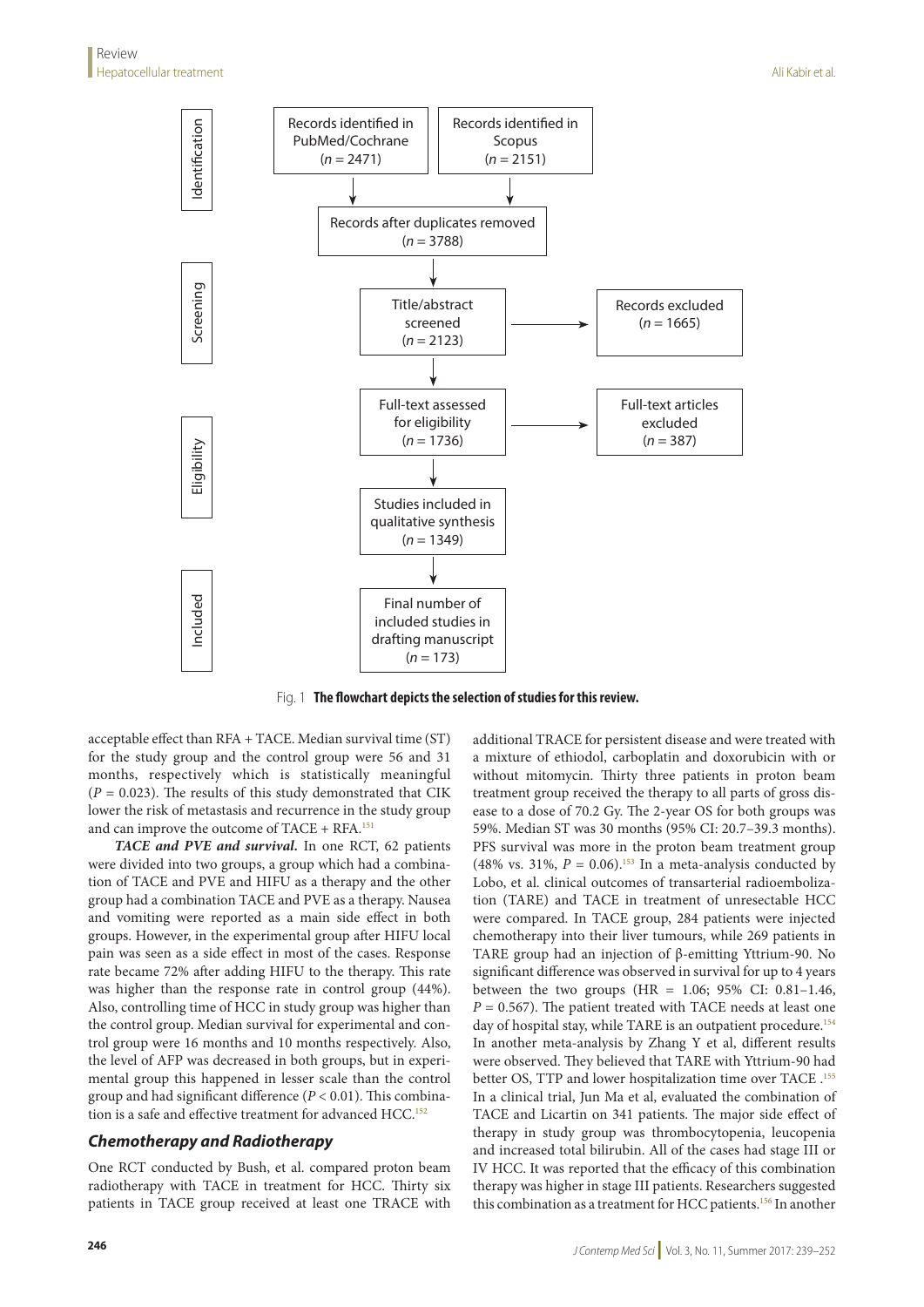trial, this combination had acceptable outcomes for intermediate stage HCC and it was suggested as a therapeutic option for this stage.157 In another study efficacy of the combination of TACE and brachytherapy was compared to TACE alone. The study group had combination of loboplatin-TACE and <sup>125</sup>I seeds as radiotherapy. DCR was higher in the study group (*P* < 0.05). Mean ST was 22.9 months for study group and 19.6 months for control group. Fever, pain and discomfort in liver area, nausea and vomiting and mild diarrhea were common complications in both groups. However, in the study group after 125I implantation, liver function abnormalities and varying degrees of bone marrow suppression were observed. In this study, liver damage was low in the study group. This combination has efficacy for advanced HCC.<sup>158</sup> In another study combination of (DEBs)-based TACE and SBRT was evaluated. OS was remarkably higher in the TACE + SBRT group compared with the TACE-only group (33 and 20 months, respectively;  $P = 0.02$ ). It can be a treatment for HCC with  $>3$  cm tumour size.<sup>159</sup> In a retrospective study the effect of the combination of TACE + 3-DCRT + HIFU was evaluated. After the combination of TACE and 3-DCRT, HIFU was administered. Median ST and TTP were 26 and 9 months, respectively. Toxicity of this procedure was more common in cases with HBV and cirrhotic liver. Hepatic toxicities, gastrointestinal bleeding, and leukopenia were the major therapy-related toxicity of this combination, however for HIFU first- and second-degree skin burn were reported as major toxicity. This therapy is suggested for patients with unrespectable HCC.<sup>160</sup>

# *TACE and Gene Therapy*

In two retrospective studies, the combination of adenovirus type 5 and TACE was compared to TACE monotherapy. Combination group had a better CR, PR and stable disease rate than monotherapy. In addition, this combination causes improvement in OS and PFS. It can be considered as an option for unresectable HCC.<sup>6,161</sup>

#### *Systemic therapy and Chemotherapy*

#### **Sorafenib and Chemotherapy**

Recent studies have compared the effect of HIAC and sorafenib on advanced HCC. Results demonstrated that the median OS was better in HIAC-treated patients. HIAC can be a rational choice for patients with advanced HCC.162,163 However, it was observed that in cases with micro vascular invasion, sorafenib had a better outcome.<sup>163</sup> In a phase II trial by Cosgrove et al, safety and efficacy of sorafenib and DEB-TACE was evaluated. Fifty patients were enrolled. Most of them were male and had BCLC stage C HCC. Median survival for BCLC stages A, B and C was 45.6, 29.7 and 8 months, respectively. Cases within BCLC stage C HCC who had sorafenib therapy for more than 6 months had better ST. Complications of this combination were mostly related to sorafenib. The results demonstrated that this combination had safety and efficacy for patients with HCC, especially in cases with advanced HCC.<sup>164</sup>

#### **Other Systemic Therapies and TACE**

In a clinical trial of 26 patients, the combination of Bevacizumab and TACE was evaluated. In this study, all of the cases had BCLC stage B or C HCC. In this study, median survival was 10.8 months. The result of this study demonstrated that this combination was an effective therapy for unresectable HCC.165 In a retrospective analysis of 103 patients, combination of sunitinib and TACE was assessed. Based on the results, this combination therapy elongates the survival period and postpones tumour progression and can be an option for advanced HCC.166

#### **Sorafenib and RFA**

In a retrospective study the effect of Sorafenib and RFA was compared with RFA alone. Data were collected from 128 patients who had HCC within BCLC stage 0 to B1. Patients were equally divided in two groups. Sorafenib was administered after the RFA procedure. The recurrence rate was lower in the combination group. Median OS for RFA-sorafenib group and RFA group were 161.8 and 118.6 weeks, respectively. This combination reduced the recurrence rate. It may be an efficient therapeutic option for inoperable HCC.<sup>167</sup> In RCT the effect of Sorafenib and percutaneous radiofrequency ablation was examined. In another study, 62 patients were enrolled, and it was demonstrated that the effect of combination therapy was more efficient for medium-size HCC than RFA alone. This study showed the same results about recurrence rate.<sup>168</sup>

#### **Systemic Therapy and Radiotherapy**

*Radiotherapy and sorafenib.* Nakazawa, et al. conducted a study to evaluate sorafenib and RT used in the treatment of unresectable HCC with major PVTT. OS was compared between cases with PVTT. There is no significant difference in the median survival  $(4.3 \text{ vs. } 5.9 \text{ months}; P = 0.115)$ . After the propensity score matching ( $n = 28$  per group), better survival was observed in the RT group than in the sorafenib group (median survival, 10.9 vs. 4.8 months;  $P = 0.025$ ).<sup>169</sup> In another study YANG Y, et al evaluated the effect of cryotherapy plus sorafenib as a combination therapy for patients with advanced HCC. A total of 296 patients with HBV-related HCC in advance stage were enrolled and follow up for 2 years. The authors believe that the curative mechanism of sorafenib had a synergic effect on the effect of local cryoRx. Median OS was 12.5 months for cases in the combination group while median OS for sorafenib-only group was 8.6 months. This combination is safe and effective therapy for advanced HCC.<sup>170</sup>

*Sorafenib and Radioembolization.* Radiation causes activation of intracellular signaling pathway. Also, it causes the increasing of VEGF in the body. In a phase two clinical trial of 29 HCC cases within BCLC stage B and C, safety and efficacy of the sorafenib plus radiembolization was examined. For radiormbolization a form of brachytherapy, 90Y-microsphere was administered. Twenty five percent of cases showed the best overall response and among these cases, 28% showed CR. Median OS for cases in BCLC stage B was 15.2 months and for BCLC stage C was 6.5 months. The results of this study confirmed this combination as a safe and efficient option for advanced HCC.171

*Surgical resection and minimally invasive ablative therapies.* For small HCC, mainly there are two different therapeutic options. One of them is RFA and the other one is surgical resection (SR).<sup>172,173</sup> In recent meta-analyses, it has shown that for small HCC ( $\leq$ 3 cm), SR is more efficient than RFA.172,173 In small HCC the one-, three- and five-year OS rate is higher in patients who had SR as a treatment option.<sup>172,173</sup> The rate of local recurrence of HCC in SR group was lower than RFA group.173 Also, for single nodular HCC, SR will be a suitable choice but for multi nodular HCC, RFA is a better choice, because of surgical complications.172 Performing RFA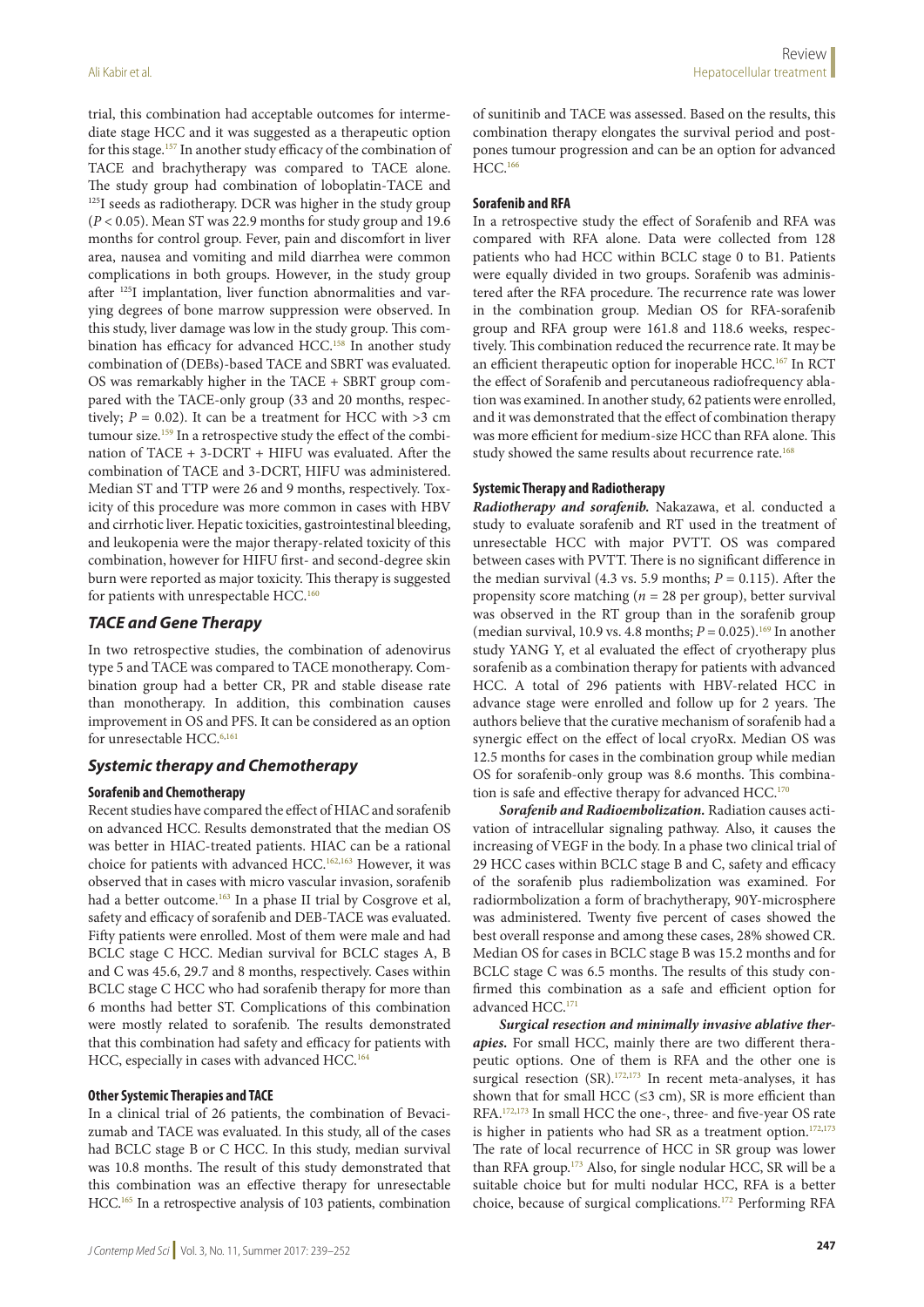by laparoscopic approach shows similar results in OS of patients as SR but the rate of local recurrence of HCC is still higher.<sup>173</sup>

# **Conclusion**

In summary, recent changes in managing of HCC have shown a trend in using minimally invasive and noninvasive options instead of hepatic resection and transplantation. New technologies in ablative devices, radiotherapy and chemotherapy have improved the accuracy and efficacy of these treatments. In addition, using immune system, gene therapy and new targeted therapy agents have shown the high potential of cellular and molecular mechanisms in managing HCC. However, more RCTs are needed to evaluate the effect of these therapies. Moreover, the combination of different sort of therapy has become popular recently. Many researchers all over the world have reported the benefit of the majority of these combinations. However, in these cases more studies are needed to prove the advantage of this kind of therapy over current curative options.

# **Conflict of Interest**

No one of the authors have any conflict of interest.  $\blacksquare$ 

# **References**

- 1. Ferlay J, Soerjomataram I, Dikshit R, Eser S, Mathers C, Rebelo M, et al. Cancer incidence and mortality worldwide: sources, methods and major patterns in GLOBOCAN 2012. Int J Cancer. 2015;136:E359–E386.
- 2. Wallace MC, Preen D, Jeffrey GP, Adams LA. The evolving epidemiology of hepatocellular carcinoma: a global perspective. Expert Rev Gastroenterol Hepatol. 2015;9:765–779.
- 3. Bruix J, Gores GJ, Mazzaferro V. Hepatocellular carcinoma: clinical frontiers and perspectives. Gut. 2014;63:844–855.
- 4. Forner A, Llovet JM, Bruix J. Hepatocellular carcinoma. Lancet. 2012;379: 1245–1255.
- 5. Aerts M, Benteyn D, Van Vlierberghe H, Thielemans K, Reynaert H. Current status and perspectives of immune-based therapies for hepatocellular carcinoma. World J Gastroenterol. 2016;22:253–261.
- 6. Dong J, Li W, Dong A, Mao S, Shen L, Li S, et al. Gene therapy for unresectable hepatocellular carcinoma using recombinant human adenovirus type 5. Med Oncol. 2014;31.
- 7. Wei Z, Doria C, Liu Y. Targeted therapies in the treatment of advanced hepatocellular carcinoma. Clinical Medicine Insights Oncology. 2013;7:87–102.
- 8. Zhu AX. Systemic therapy of advanced hepatocellular carcinoma: how hopeful should we be?. The oncologist. 2006;11:790–800.
- 9. Lai CL, Wu PC, Chan GC, Lok AS, Lin HJ. Doxorubicin versus no antitumor therapy in inoperable hepatocellular carcinoma. A prospective randomized trial. Cancer. 1988;62:479–483.
- 10. Petrelli F, Coinu A, Borgonovo K, Cabiddu M, Ghilardi M, Lonati V, et al. Oxaliplatin-based chemotherapy: a new option in advanced hepatocellular carcinoma. a systematic review and pooled analysis. Clin Oncol. 2014;26: 488–496.
- 11. Qin S, Bai Y, Lim HY, Thongprasert S, Chao Y, Fan J, et al. Randomized, multicenter, open-label study of oxaliplatin plus fluorouracil/leucovorin versus doxorubicin as palliative chemotherapy in patients with advanced hepatocellular carcinoma from Asia. J Clin Oncol. 2013;31:3501–3508.
- 12. Bruix J, Sherman M. Management of hepatocellular carcinoma. Hepatology. 2005;42:1208–1236.
- Paul SB, Sharma H. Role of transcatheter intra-arterial therapies for hepatocellular carcinoma. J Clin Exp Hepatol. 2014;4:S112–S121.
- 14. Riemsma RP, Bala MM, Wolff R, Kleijnen J. Transarterial (chemo)embolisation versus no intervention or placebo intervention for liver metastases. Cochrane Database Syst Rev. 2013:CD009498.
- 15. European Association For The Study Of The Liver, European Organisation For Research And Treatment Of Cancer. EASL–EORTC clinical practice guidelines: management of hepatocellular carcinoma. J Hepatol. 2012;56:908–943.
- 16. Zhao Y, Cai G, Zhou L, Liu L, Qi X, Bai M, et al. Transarterial chemoembolization in hepatocellular carcinoma with vascular invasion or extrahepatic metastasis: a systematic review. Asia Pac J Clin Oncol. 2013;9:357–364.
- 17. Xie ZB, Ma L, Wang XB, Bai T, Ye JZ, Zhong JH, et al. Transarterial embolization with or without chemotherapy for advanced hepatocellular carcinoma: a systematic review. Tumour Biol. 2014;35:8451–8459.
- 18. Ogawa M, Takayasu K, Hirayama M, Miura T, Shiozawa K, Abe M, et al. Efficacy of a microballoon catheter in transarterial chemoembolization of hepatocellular carcinoma using miriplatin, a lipophilic anticancer drug: short-term results. Hepatol Res. 2016;46:E60–E69.
- 19. Tawada A, Chiba T, Ooka Y, Kanogawa N, Saito T, Motoyama T, et al. Transarterial chemoembolization with miriplatin plus epirubicin in patients with hepatocellular carcinoma. Anticancer Res. 2015;35:549–554.
- 20. Lewis AL, Gonzalez MV, Lloyd AW, Hall B, Tang Y, et al. DC bead: in vitro characterization of a drug-delivery device for transarterial chemoembolization. J Vasc Interv Radiol. 2006;17:335–342.
- 21. Huang K, Zhou Q, Wang R, Cheng D, Ma Y. Doxorubicin-eluting beads versus conventional transarterial chemoembolization for the treatment of hepatocellular carcinoma. J Gastroenterol Hepatol. 2014;29:920–925.
- 22. Lammer J, Malagari K, Vogl T, Pilleul F, Denys A, Watkinson A, et al. Prospective randomized study of doxorubicin-eluting-bead embolization in the treatment of hepatocellular carcinoma: results of the PRECISION V study. Cardiovasc Intervent Radiol. 2010;33:41–52.
- 23. Sacco R, Bargellini I, Bertini M, Bozzi E, Romano A, Petruzzi P, et al. Conventional versus doxorubicin-eluting bead transarterial chemoembolization for hepatocellular carcinoma. J Vasc Interv Radiol. 2011;22:1545–1552.
- 24. Wiggermann P, Sieron D, Brosche C, Brauer T, Scheer F, Platzek I, et al. Transarterial chemoembolization of Child-A hepatocellular carcinoma: drug-eluting bead TACE (DEB TACE) vs. TACE with cisplatin/lipiodol (cTACE). Med Sci Monit. 2011;17:CR189–CR195.
- 25. Song MJ, Chun HJ, Kim HY, Yoo SH, Park CH, Bae SH, et al. Comparative study between doxorubicin-eluting beads and conventional transarterial chemoembolization for treatment of hepatocellular carcinoma. J Hepatol. 2012;57:1244–1250.
- 26. Kloeckner R, Weinmann A, Prinz E, Pinto dos Santos D, Ruckes C, Dueber C, et al. Conventional transarterial chemoembolization versus drug-eluting bead transarterial chemoembolization for the treatment of hepatocellular carcinoma. BMC Cancer. 2015;15:465.
- 27. Gao S, Yang Z, Zheng Z, Yao J, Deng M, Xie H, et al. Doxorubicin-eluting bead versus conventional TACE for unresectable hepatocellular carcinoma: a meta-analysis. Hepato-gastroenterol. 2013;60:813–820.
- 28. Katsumori T, Kasahara T. The size of gelatin sponge particles: differences with preparation method. Cardiovasc Intervent Radiol. 2006;29:1077–1083.
- 29. Wu PZ, Zhou J, Zhang YW. Gelatin sponge microparticles for the treatment of the spontaneous rupture of hepatocellular carcinoma hemorrhage. Exp Therap Med. 2016;12:2201–2207.
- 30. de Baere T, Arai Y, Lencioni R, Geschwind JF, Rilling W, Salem R, et al. Treatment of liver tumors with lipiodol tace: technical recommendations from experts opinion. CardioVasc Intervent Radiol. 2016;39:334–343.
- 31. Zhang YW, Ao J, Liu Y, Qiao MX, Yang XL, Tang SX, et al. Pharmacokinetics of gelatin sponge microparticles in a rabbit VX2 liver tumor model of hepatic arterial chemoembolization. Tumor Biol. 2014;35:10905–10910.
- 32. Kamran AU, Liu Y, Li FE, Liu S, Wu JL, Zhang YW. Transcatheter arterial chemoembolization with gelatin sponge microparticles treated for BCLC stage B hepatocellular carcinoma: a single center retrospective study. Medicine (Baltimore). 2015;94:e2154.
- 33. Qi X, Wang D, Su C, Li H, Guo X. Hepatic resection versus transarterial chemoembolization for the initial treatment of hepatocellular carcinoma: a systematic review and meta-analysis. Oncotarget. 2015;6:18715–18733.
- 34. Kapitanov T, Neumann UP, Schmeding M. Hepatocellular carcinoma in liver cirrhosis: surgical resection versus transarterial chemoembolization-a metaanalysis. Gastroenterol Res Pract. 2015;2015:696120.
- 35. He G, Zheng C, Huo H, Zhang H, Zhu Z, Li J, et al. TACE combined with dendritic cells and cytokine-induced killer cells in the treatment of hepatocellular carcinoma: a meta-analysis. Int Immunopharmacol. 2016;40:436–442.
- 36. Mesiano G, Todorovic M, Gammaitoni L, Leuci V, Giraudo Diego L, Carnevale-Schianca F, et al. Cytokine-induced killer (CIK) cells as feasible and effective adoptive immunotherapy for the treatment of solid tumors. Exp Opin Biol Ther. 2012;12:673–684.
- 37. Rude MK, Crippin JS. Liver transplantation for hepatocellular carcinoma. Curr Gastroenterol Rep. 2015;17:1–5.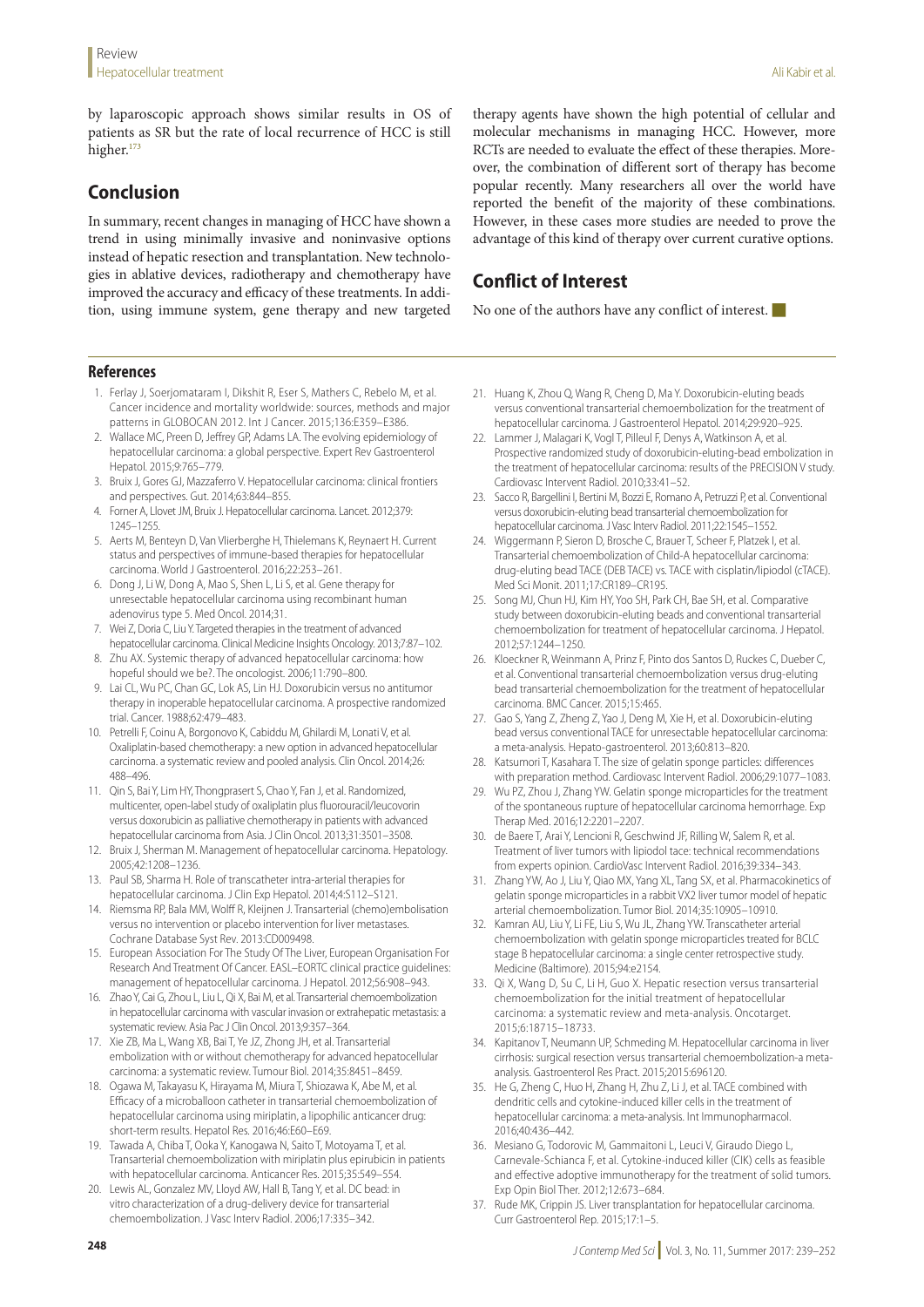- 38. O'Grady J. Liver transplantation. Medicine (United Kingdom). 2015;43:686–688.
- 39. Sheth RA, Patel MS, Koottappillil B, Shah JA, Oklu R, Mueller P, et al. Role of locoregional therapy and predictors for dropout in patients with hepatocellular carcinoma listed for liver transplantation. J Vasc Interv Radiol. 2015;26:1761–1768; quiz 1768.
- 40. Na GH, Kim EY, Hong TH, You YK, Kim DG. Effects of loco regional treatments before living donor liver transplantation on overall survival and recurrencefree survival in South Korean patients with hepatocellular carcinoma. HPB (Oxford). 2016;18:98–106.
- 41. Teng F, Wang GH, Tao YF, Guo WY, Wang ZX, Ding GS, et al. Criteria-specific long-term survival prediction model for hepatocellular carcinoma patients after liver transplantation. World J Gastroenterol. 2014;20:10900–10907.
- 42. Paredes AH, Satoskar R. Hepatocellular carcinoma: when to transplant outside of Milan criteria. Curr Hepat Rep. 2013;12:37–46.
- 43. Kudo M, Izumi N, Kokudo N, Matsui O, Sakamoto M, Nakashima O, et al. Management of hepatocellular carcinoma in Japan: Consensus-based clinical practice guidelines proposed by the Japan Society of Hepatology (JSH) 2010 updated version. Dig Dis. 2011;29:339–364.
- 44. Poon RT, Fan ST, Lo CM, Liu CL, Wong J. Long-term survival and pattern of recurrence after resection of small hepatocellular carcinoma in patients with preserved liver function: implications for a strategy of salvage transplantation. Ann Surg. 2002;235:373–382.
- 45. Felli E, Cillo U, Pinna AD, De Carlis L, Ercolani G, Santoro R, et al. Salvage liver transplantation after laparoscopic resection for hepatocellular carcinoma: a multicenter experience. Updates in Surgery. 2015;67:215–222.
- 46. Zhu Y, Dong J, Wang WL, Li MX, Lu Y. Short- and long-term outcomes after salvage liver transplantation versus primary liver transplantation for hepatocellular carcinoma: a meta-analysis. Transplant Proc. 2013;45:3329–3342.
- 47. Rao A, Rao G, Ahmed I. Laparoscopic vs. open liver resection for malignant liver disease. A systematic review. Surgeon. 2012;10:194–201.
- 48. Bruix J, Sherman M. Management of hepatocellular carcinoma: an update. Hepatology. 2011;53:1020–1022.
- 49. Dahiya D, Wu TJ, Lee CF, Chan KM, Lee WC, Chen MF. Minor versus major hepatic resection for small hepatocellular carcinoma (HCC) in cirrhotic patients: a 20-year experience. Surgery. 2010;147:676–685.
- 50. Arii S, Tanaka S, Mitsunori Y, Nakamura N, Kudo A, Noguchi N, et al. Surgical strategies for hepatocellular carcinoma with special reference to anatomical hepatic resection and intraoperative contrast-enhanced ultrasonography. Oncology. 2010;78:125–130.
- 51. Zhou Y, Xu D, Wu L, Li B. Meta-analysis of anatomic resection versus nonanatomic resection for hepatocellular carcinoma. Langenbecks Arch Surg. 2011;396:1109–1117.
- 52. Liu PH, Lee YH, Hsu CY, Hsia CY, Huang YH, Chiou YY, et al. Surgical resection is better than transarterial chemoembolization for hepatocellular carcinoma beyond Milan criteria independent of performance status. J Gastrointest Surg. 2014;18:1623–1631.
- 53. Topal B, Fieuws S, Aerts R, Vandeweyer H, Penninckx F. Laparoscopic versus open liver resection of hepatic neoplasms: comparative analysis of shortterm results. Surg Endosc. 2008;22:2208–2213.
- 54. Santambrogio R, Bruno S, Kluger MD, Costa M, Salceda J, Belli A, et al. Laparoscopic ablation therapies or hepatic resection in cirrhotic patients with small hepatocellular carcinoma. Dig Liver Dis. 2016;48:189–196.
- 55. Lencioni R. Loco-regional treatment of hepatocellular carcinoma. Hepatology. 2010;52:762–773.
- 56. Crocetti L, De Baere T, Lencioni R. Quality improvement guidelines for radiofrequency ablation of liver tumours. Cardiovasc Intervent Radiol. 2010;33:11–17.
- 57. Vouche M, Habib A, Ward TJ, Kim E, Kulik L, Ganger D, et al. Unresectable solitary hepatocellular carcinoma not amenable to radiofrequency ablation: multicenter radiology-pathology correlation and survival of radiation segmentectomy. Hepatology. 2014;60:192–201.
- 58. Padia SA, Kwan SW, Roudsari B, Monsky WL, Coveler A, Harris WP. Superselective yttrium-90 radioembolization for hepatocellular carcinoma yields high response rates with minimal toxicity. J Vasc Interv Radiol. 2014;25:1067–1073.
- 59. Garin E, Lenoir L, Edeline J, Laffont S, Mesbah H, Poree P, et al. Boosted selective internal radiation therapy with 90Y-loaded glass microspheres (B-SIRT) for hepatocellular carcinoma patients: a new personalized promising concept. Eur J Nucl Med Mol Imaging. 2013;40:1057–1068.
- 60. Garin E, Lenoir L, Rolland Y, Edeline J, Mesbah H, Laffont S, et al. Dosimetry based on 99mTc-macroaggregated albumin SPECT/CT accurately predicts tumor response and survival in hepatocellular carcinoma patients treated with 90Y-loaded glass microspheres: preliminary results. J Nucl Med. 2012;53:255–263.
- 61. Garin E, Rolland Y, Edeline J, Icard N, Lenoir L, Laffont S, et al. Personalized dosimetry with intensification using 90Y-loaded glass microsphere radioembolization induces prolonged overall survival in hepatocellular carcinoma patients with portal vein thrombosis. J Nucl Med. 2015;56:339–346.
- 62. IMRT therapy collaborative working group. Intensity-modulated radiotherapy: current status and issues of interest. International Journal of Radiation Oncology, Biology, Physics. 2001;51:880–914.
- 63. Mackie TR, Holmes T, Swerdloff S, Reckwerdt P, Deasy JO, Yang J, et al. Tomotherapy: a new concept for the delivery of dynamic conformal radiotherapy. Med Phys. 1993;20:1709–1719.
- Kim JY, Yoo EJ, Jang JW, Kwon JH, Kim KJ, Kay CS. Hypofractionated radiotheapy using helical tomotherapy for advanced hepatocellular carcinoma with portal vein tumor thrombosis. Radiat Oncol. 2013;8.
- 65. Jung J, Kong M, Hong SE. Conventional fractionated helical tomotherapy for patients with small to medium hepatocellular carcinomas without portal vein tumor thrombosis. Onco Targets Ther. 2014;7:1769–1775.
- 66. Yoon HI, Lee IJ, Han KH, Seong J. Improved oncologic outcomes with image-guided intensity-modulated radiation therapy using helical tomotherapy in locally advanced hepatocellular carcinoma. J Cancer Res Clin Oncol. 2014;140:1595–1605.
- 67. Hou JZ, Zeng ZC, Wang BL, Yang P, Zhang JY, Mo HF. High dose radiotherapy with image-guided hypo-IMRT for hepatocellular carcinoma with portal vein and/or inferior vena cava tumor thrombi is more feasible and efficacious than conventional 3D-CRT. Jpn J Clin Oncol. 2016;46:357-362.
- 68. Otto K. Volumetric modulated arc therapy: IMRT in a single gantry arc. Med Phys 2008;35:310–317.
- 69. Gong GZ, Yin Y, Xing LG, Guo YJ, Liu T, Chen J, et al. RapidArc combined with the active breathing coordinator provides an effective and accurate approach for the radiotherapy of hepatocellular carcinoma. Strahlenther Onkol. 2012;188:262–268.
- 70. Gong G, Yin Y, Guo Y, Liu T, Chen J, Lu J, et al. Dosimetric differences among volumetric modulated arc radiotherapy (RapidArc) plans based on different target volumes in radiotherapy of hepatocellular carcinoma. J Radiat Res. 2013;54:182–189.
- 71. Potters L, Kavanagh B, Galvin JM, Hevezi JM, Janjan NA, Larson DA, Mehta MP, et al. American Society for Therapeutic Radiology and Oncology (ASTRO) and American College of Radiology (ACR) practice guideline for the performance of stereotactic body radiation therapy. Int J Radiat Oncol Biol Phys. 2010;76:326–332.
- 72. Thariat J, Marcié S, Marcy PY, Trimaud R, Angellier G, Mammar H, et al. [Cyberknife robotic stereotactic radiotherapy: technical aspects and recent developments]. Bull Cancer. 2010;97:807–818.
- 73. Oldrini G, Taste-George H, Renard-Oldrini S, Baumann AS, Marchesi V, Troufléau P, et al. Implantation of fiducial markers in the liver for stereotactic body radiation therapy: feasibility and results. Diagn Interv Imaging. 2015;96:589–592.
- 74. Kim JW, Seong J, Lee IJ, Woo JY, Han KH. Phase I dose escalation study of helical intensity-modulated radiotherapy-based stereotactic body radiotherapy for hepatocellular carcinoma. Oncotarget. 2016;7: 40756–40766.
- 75. Bowen SR, Saini J, Chapman TR, Miyaoka RS, Kinahan PE, Sandison GA, et al. Differential hepatic avoidance radiation therapy: proof of concept in hepatocellular carcinoma patients. Radiother Oncol. 2015;115:203–210.
- 76. Beddar AS, Kainz K, Briere TM, Tsunashima Y, Pan T, Prado K, et al. Correlation between internal fiducial tumor motion and external marker motion for liver tumors imaged with 4D-CT. Int J Radiat Oncol Biol Phys. 2007;67:630–638.
- 77. Law AL, Ng WT, Lee MC, Chan AT, Fung KH, Li F, et al. Treatment of primary liver cancer using highly-conformal radiotherapy with kV-image guidance and respiratory control. Radiother Oncol. 2012;102:56–61.
- 78. Kitada T, Murakami T, Kuzushita N, Minamitani K, Nakajo K, Osuga K, et al. Effectiveness of real-time virtual sonography-guided radiofrequency ablation treatment for patients with hepatocellular carcinomas. Hepatol Res. 2008;38:565–571.
- 79. Nakai M, Sato M, Sahara S, Takasaka I, Kawai N, Minamiguchi H, et al. Radiofrequency ablation assisted by real-time virtual sonography and CT for hepatocellular carcinoma undetectable by conventional sonography. Cardiovasc Intervent Radiol. 2009;32:62–69.
- 80. Sandulescu DL, Dumitrescu D, Rogoveanu I, Saftoiu A. Hybrid ultrasound imaging techniques (fusion imaging). World J Gastroenterol. 2011;17:49–52.
- 81. Lee MW, Rhim H, Cha DI, Kim YJ, Choi D, Kim YS, et al. Percutaneous radiofrequency ablation of hepatocellular carcinoma: fusion imaging guidance for management of lesions with poor conspicuity at conventional sonography. AJR Am J Roentgenol. 2012;198:1438–1444.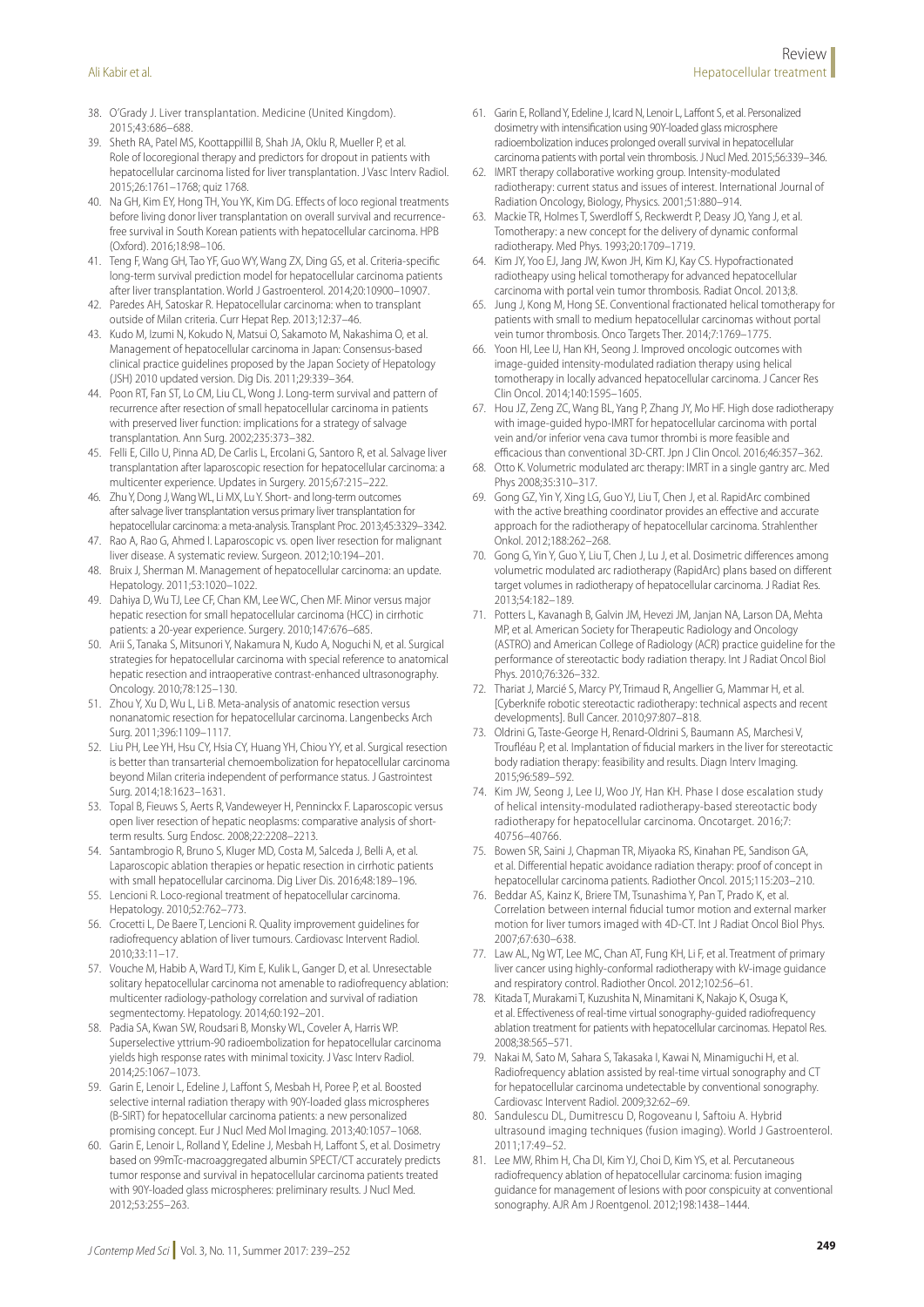- 82. Xu ZF, Xie XY, Kuang M, Liu GJ, Chen LD, Zheng YL, et al. Percutaneous radiofrequency ablation of malignant liver tumors with ultrasound and CT fusion imaging guidance. J Clin Ultrasound. 2014;42:321–330.
- 83. Goldberg SN, Solbiati L, Hahn PF, Cosman E, Conrad JE, Fogle R, et al. Large-volume tissue ablation with radio frequency by using a clustered, internally cooled electrode technique: laboratory and clinical experience in liver metastases. Radiology. 1998;209:371–379.
- 84. Kettenbach J, Köstler W, Rücklinger E, Gustorff B, Hüpfl M, Wolf F, et al. Percutaneous saline-enhanced radiofrequency ablation of unresectable hepatic tumors: initial experience in 26 patients. AJR Am J Roentgenol. 2003;180:1537–1545.
- 85. Kim JH, Kim PN, Won HJ, Shin YM. Percutaneous radiofrequency ablation using internally cooled wet electrodes for the treatment of hepatocellular carcinoma. AJR Am J Roentgenol. 2012;198:471–476.
- 86. Kim JH, Kim PN, Won HJ, Shin YM. Percutaneous radiofrequency ablation with internally cooled versus internally cooled wet electrodes for small subphrenic hepatocellular carcinomas. J Vasc Interv Radiol 2013;24:351–356.
- 87. Osaki Y, Ikeda K, Izumi N, Yamashita S, Kumada H, Hatta S, et al. Clinical effectiveness of bipolar radiofrequency ablation for small liver cancers. J Gastroenterol. 2013;48:874–883.
- 88. Mazzaferro V, Battiston C, Perrone S, Pulvirenti A, Regalia E, Romito R, et al. Radiofrequency ablation of small hepatocellular carcinoma in cirrhotic patients awaiting liver transplantation: a prospective study. Ann Surg. 2004;240:900–909.
- 89. Frericks BB, Ritz JP, Roggan A, Wolf KJ, Albrecht T. Multipolar radiofrequency ablation of hepatic tumors: initial experience. Radiology. 2005;237:1056–1062.
- 90. Seror O, N'Kontchou G, Van Nhieu JT, Rabahi Y, Nahon P, Laurent A. et al. Histopathologic comparison of monopolar versus no-touch multipolar radiofrequency ablation to treat hepatocellular carcinoma within Milan criteria. J Vasc Interv Radiol. 2014;25:599–607.
- 91. Toyoda H, Kumada T, Tada T, Kaneoka Y, Maeda A. Placement of a sodium hyaluronate solution onto the liver surface as a supportive procedure for radiofrequency ablation of hepatocellular carcinomas located on the liver surface: a preliminary report. J Vasc Interv Radiol. 2012;23:1639–1645.e1.
- 92. Liu FY, Yu XL, Liang P, Cheng ZG, Han ZY, Dong BW, et al. Microwave ablation assisted by a real-time virtual navigation system for hepatocellular carcinoma undetectable by conventional ultrasonography. Eur J Radiol. 2012;81:1455–1459.
- 93. Iannitti DA, Martin RC, Simon CJ, Hope WW, Newcomb WL, McMasters KM, et al. Hepatic tumor ablation with clustered microwave antennae: the US Phase II trial. HPB (Oxford). 2007;9:120–124.
- 94. Ziemlewicz TJ, Hinshaw JL, Lubner MG, Brace CL, Alexander ML, Agarwal P, et al. Percutaneous microwave ablation of hepatocellular carcinoma with a gas-cooled system: initial clinical results with 107 tumors. J Vasc Interv Radiol. 2015;26:62–68.
- 95. Llovet JM, Vilana R, Brú C, Bianchi L, Salmeron JM, Boix L, et al. Barcelona Clínic Liver Cancer (BCLC) Group. Increased risk of tumor seeding after percutaneous radiofrequency ablation for single hepatocellular carcinoma. Hepatology. 2001;33:1124–1129.
- 96. Patel PA, Ingram L, Wilson ID, Breen DJ. No-touch wedge ablation technique of microwave ablation for the treatment of subcapsular tumors in the liver. J Vasc Interv Radiol. 2013;24:1257–1262.
- 97. Kim YJ, Lee MW, Park HS. Small hepatocellular carcinomas: ultrasonography guided percutaneous radiofrequency ablation. Abdom Imaging. 2013;38:98–111.
- 98. Kang TW, Rhim H, Lee MW, Kim YS, Choi D, Lee WJ, et al. Radiofrequency ablation for hepatocellular carcinoma abutting the diaphragm: comparison of effects of thermal protection and therapeutic efficacy. AJR Am J Roentgenol. 2011;196:907–913.
- Kang TW, Lim HK, Lee MW, Kim YS, Choi D, Rhim H. First-line radiofrequency ablation with or without artificial ascites for hepatocellular carcinomas in a subcapsular location: local control rate and risk of peritoneal seeding at long-term follow-up. Clin Radiol. 2013;68:e641–e651.
- 100. Zhang D, Liang P, Yu X, Cheng Z, Han Z, Yu J, et al. The value of artificial pleural effusion for percutaneous microwave ablation of liver tumour in the hepatic dome: a retrospective case-control study. Int J Hyperthermia. 2013;29:663–670.
- 101. Wuu C, Kliauga P, Zaider M, Amols H. Microdosimetric evaluation of relative biological effectiveness for <sup>103</sup>Pd, <sup>125</sup>l, <sup>241</sup>Am, and <sup>192</sup>lr brachytherapy sources. Int J Radiat Oncol Biol Phys. 1996;36:689–697.
- 102. Ricke J, Wust P, Stohlmann A, Beck A, Cho CH, Pech M, et al. CT-guided interstitial brachytherapy of liver malignancies alone or in combination with thermal ablation: phase I-II results of a novel technique. Int J Radiat Oncol Biol Phys. 2004;58:1496–1505.
- 103. Collettini F, Schnapauff D, Poellinger A, Denecke T, Schott E, Berg T, et al. Hepatocellular carcinoma: computed-tomography-guided high-dose-rate brachytherapy (CT-HDRBT) ablation of large (5–7 cm) and very large (>7 cm) tumours. Eur Radiol. 2012;22:1101–1109.
- 104. Collettini F, Schreiber N, Schnapauff D, Denecke T, Wust P, Schott E, et al. CT-guided high-dose-rate brachytherapy of unresectable hepatocellular carcinoma. Strahlenther Onkol. 2015;191:405–412.
- 105. Wu F, Wang ZB, Chen WZ, Wang W, Gui Y, Zhang M, et al. Extracorporeal high intensity focused ultrasound ablation in the treatment of 1038 patients with solid carcinomas in China: an overview. Ultrason Sonochem. 2004;11:149–154.
- 106. Fukuda H, Numata K, Nozaki A, Kondo M, Morimoto M, Maeda S, et al. High-intensity focused ultrasound ablation assisted using color Doppler imaging for the treatment of hepatocellular carcinomas. Abdom Imaging. 2013;38:1263–1268.
- 107. Anzidei M, Napoli A, Sandolo F, Marincola BC, Di Martino M, Berloco P, et al. Magnetic resonance-guided focused ultrasound ablation in abdominal moving organs: a feasibility study in selected cases of pancreatic and liver cancer. Cardiovasc Intervent Radiol. 2014;37:1611– 1617.
- 108. Wu MC. Traditional Chinese medicine in prevention and treatment of liver cancer: function. saepJCIM-C Zhong Xi Yi Jie He Xue Bao. 2003;1(3):163–164.
- 109. Sun Z, Liang ST, Zhai XF, Lang QB, Zhou QH, Yue XQ, et al. A traditional Chinese herbal medicine compound preparation versus interventional therapy after resection of small hepatocellular carcinoma: 22-year followup. J Tradit Chin Med. 2012;32:156–163.
- 110. Jeng KS, Sheen IS, Wang YC, Gu SL, Chu CM, Shih SC, et al. Prognostic significance of preoperative circulating vascular endothelial growth factor messenger RNA expression in resectable hepatocellular carcinoma: a prospective study. World J Gastroenterol. 2004;10:643–648.
- 111. Ye SL, Chen X, Yang J, Bie P, Zhang S, Liu F, et al. Safety and efficacy of sorafenib therapy in patients with hepatocellular carcinoma: final outcome from the Chinese patient subset of the GIDEON study. Oncotarget. 2016;7:6639–6648.
- 112. Kudo M. Adjuvant therapy after curative treatment for hepatocellular carcinoma. Oncology. 2011;81:50–55.
- 113. Wang SN, Chuang SC, Lee KT. Efficacy of sorafenib as adjuvant therapy to prevent early recurrence of hepatocellular carcinoma after curative surgery: a pilot study. Hepatol Res. 2014;44:523–531.
- 114. Abou-Alfa GK, Johnson P, Knox JJ, Capanu M, Davidenko I, Lacava J, et al. Doxorubicin plus sorafenib vs doxorubicin alone in patients with advanced hepatocellular carcinoma: a randomized trial. JAMA. 2010;304:2154–2160.
- 115. Mir O, Coriat R, Boudou-Rouquette P, Ropert S, Durand JP, Cessot A, et al. Gemcitabine and oxaliplatin as second-line treatment in patients with hepatocellular carcinoma pre-treated with sorafenib. Med Oncol. 2012;29:2793–2799.
- 116. Yau TC, Cheung FY, Lee F, Choo SP, Wong H, Toh HC, et al. A multicenter phase II study of sorafenib, capecitabine, and oxaliplatin (SECOX) in patients with advanced hepatocellular carcinoma: final results of Hong Kong-Singapore hepatocellular carcinoma research collaborative group study. In: ASCO Annual Meeting Proceedings. 2013;2013. p. 4117.
- 117. Zhu AX, Rosmorduc O, Evans TR, Ross PJ, Santoro A, Carrilho FJ, et al. SEARCH: a phase III, randomized, double-blind, placebo-controlled trial of sorafenib plus erlotinib in patients with advanced hepatocellular carcinoma. J Clin Oncol. 2015;33:559–566.
- 118. Zhu AX, Kudo M, Assenat E, Cattan S, Kang YK, Lim HY, et al. Effect of everolimus on survival in advanced hepatocellular carcinoma after failure of sorafenib: the EVOLVE-1 randomized clinical trial. JAMA. 2014;312:57–67.
- 119. Kelley RK, Nimeiri HS, Munster PN, Vergo MT, Huang Y, Li CM, et al. Temsirolimus combined with sorafenib in hepatocellular carcinoma: a phase I dose-finding trial with pharmacokinetic and biomarker correlates. Ann Oncol. 2013;24:1900–1907.
- 120. Chan SL, Mo F, Hui EP, Koh J, Chu C, Hui J, et al. A phase I study of temsirolimus as novel therapeutic drug for patients with unresectable hepatocellular carcinoma (HCC). In: ASCO Annual Meeting Proceedings. 2013;2013. p. e15048.
- 121. Sachdev JC, Javed AY, Weir AB, Korn RI, Gulla SM, Newbold RG, et al. A phase II study of temsirolimus in previously treated advanced hepatocellular carcinoma (HCC). In: ASCO Annual Meeting Proceedings; 2014;2014. p. 4098.

Ali Kabir et al.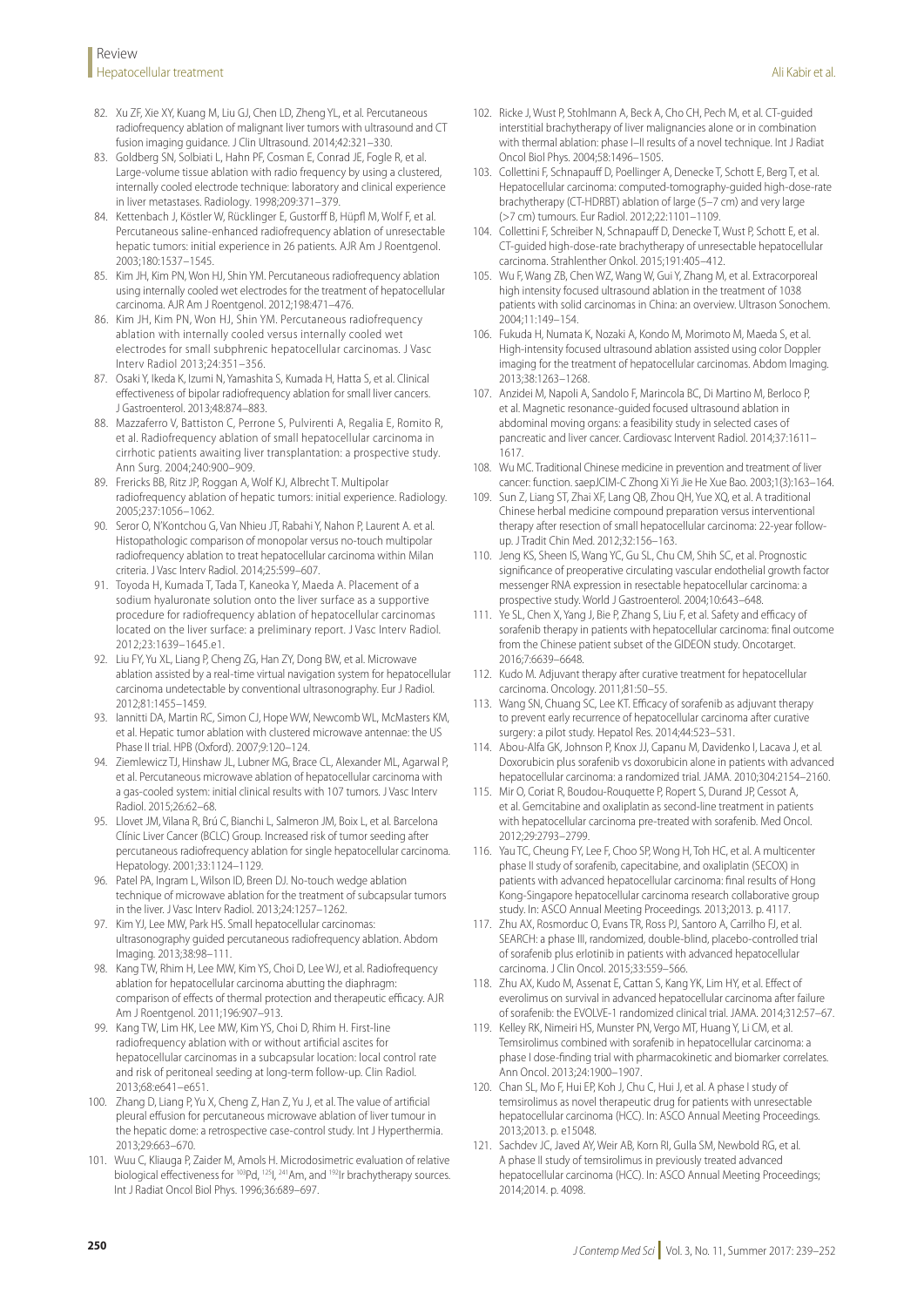- 122. Lim HY, Heo J, Choi HJ, Lin CY, Yoon JH, Hsu C, et al. A phase II study of the efficacy and safety of the combination therapy of the MEK inhibitor refametinib (BAY 86-9766) plus sorafenib for Asian patients with unresectable hepatocellular carcinoma. Clin Cancer Res. 2014;20:5976–5985.
- 123. Bruix J, Tak WY, Gasbarrini A, Santoro A, Colombo M, Lim HY, et al. Regorafenib as second-line therapy for intermediate or advanced hepatocellular carcinoma: multicentre, open-label, phase II safety study. Eur J Cancer. 2013;49:3412–3419.
- 124. Huynh H, Ngo VC, Fargnoli J, Ayers M, Soo KC, Koong HN, et al. Brivanib alaninate, a dual inhibitor of vascular endothelial growth factor receptor and fibroblast growth factor receptor tyrosine kinases, induces growth inhibition in mouse models of human hepatocellular carcinoma. Clin Cancer Res. 2008;14:6146–6153.
- 125. Johnson PJ, Qin S, Park JW, Poon RT, Raoul JL, Philip PA, et al. Brivanib versus sorafenib as first-line therapy in patients with unresectable, advanced hepatocellular carcinoma: results from the randomized phase III BRISK-FL study. J Clin Oncol. 2013;31:3517–3524.
- 126. Kang YK, Yau T, Park JW, Lim HY, Lee TY, Obi S, et al. Randomized phase II study of axitinib versus placebo plus best supportive care in secondline treatment of advanced hepatocellular carcinoma. Ann Oncol. 2015;26:2457–2463.
- 127. Cheng AL, Kang YK, Lin DY, Park JW, Kudo M, Qin S, et al. Sunitinib versus sorafenib in advanced hepatocellular cancer: results of a randomized phase III trial. J Clin Oncol. 2013;31:4067–4075.
- 128. Cainap C, Qin S, Huang WT, Chung IJ, Pan H, Cheng Y, et al. Linifanib versus sorafenib in patients with advanced hepatocellular carcinoma: results of a randomized phase III trial. J Clin Oncol. 2015;33:172–179.
- 129. Trojan J, Zeuzem S. Tivantinib in hepatocellular carcinoma. Expert Opin Investig Drugs. 2013;22:141–147.
- 130. Rota Caremoli E, Labianca R. Tivantinib: critical review with a focus on hepatocellular carcinoma. Expert Opin Investig Drugs. 2014;23:1563–1574.
- 131. Santoro A, Rimassa L, Borbath I, Daniele B, Salvagni S, Van Laethem JL, et al. Tivantinib for second-line treatment of advanced hepatocellular carcinoma: a randomised, placebo-controlled phase 2 study. Lancet Oncol. 2013;14:55–63.
- 132. Yakes FM, Chen J, Tan J, Yamaguchi K, Shi Y, Yu P, et al. Cabozantinib (XL184), a novel MET and VEGFR2 inhibitor, simultaneously suppresses metastasis, angiogenesis, and tumor growth. Mol Cancer Ther. 2011;10:2298–2308.
- 133. Siegel AB, Cohen EI, Ocean A, Lehrer D, Goldenberg A, Knox JJ, et al. Phase II trial evaluating the clinical and biologic effects of bevacizumab in unresectable hepatocellular carcinoma. J Clin Oncol. 2008;26:2992–2998.
- 134. Boige V, Malka D, Bourredjem A, Dromain C, Baey C, Jacques N, et al. Efficacy, safety, and biomarkers of single-agent bevacizumab therapy in patients with advanced hepatocellular carcinoma. Oncologist. 2012;17:1063–1072.
- 135. Zhu AX, Park JO, Ryoo BY, Yen CJ, Poon R, Pastorelli D, et al. REACH trial investigators. Ramucirumab versus placebo as second-line treatment in patients with advanced hepatocellular carcinoma following first-line therapy with sorafenib (REACH): a randomised, double-blind, multicentre, phase 3 trial. Lancet Oncol. 2015;16:859–870.
- 136. Patrikidou A, Sinapi I, Regnault H, Fayard F, Bouattour M, Fartoux L, et al. Gemcitabine and oxaliplatin chemotherapy for advanced hepatocellular carcinoma after failure of anti-angiogenic therapies. Invest New Drugs. 2014;32:1028–1035.
- 137. Sangro B, Gomez-Martin C, de la Mata M, Iñarrairaegui M, Garralda E, Barrera P, et al. A clinical trial of CTLA-4 blockade with tremelimumab in patients with hepatocellular carcinoma and chronic hepatitis C. J Hepatol. 2013;59:81–88.
- 138. Heo J, Reid T, Ruo L, Breitbach CJ, Rose S, Bloomston M, et al. Randomized dose-finding clinical trial of oncolytic immunotherapeutic vaccinia JX-594 in liver cancer. Nat Med. 2013;19:329–336.
- 139. Segler A, Tsimberidou AM. Lenalidomide in solid tumors. Cancer Chemother Pharmacol. 2012;69:1393–1406.
- 140. Faivre SJ, Santoro A, Kelley RK, Merle P, Gane E, Douillard J-Y, et al. A phase 2 study of a novel transforming growth factor-beta (TGF-{beta} 1) receptor I kinase inhibitor, LY2157299 monohydrate (LY), in patients with advanced hepatocellular carcinoma (HCC). In: ASCO Annual Meeting Proceedings. 2014;2014. p. LBA173.
- 141. Chan SL, Wong AM, Lee K, Wong N, Chan AK. Personalized therapy for hepatocellular carcinoma: where are we now?. Cancer Treat Rev. 2016;45:77–86.
- 142. Ahmed M, Brace CL, Lee FT, Goldberg SN. Principles of and advances in percutaneous ablation. Radiology. 2011;258:351–369.
- 143. Chen K, Chen G, Wang H, Li H, Xiao J, Duan X, et al. Increased survival in hepatocellular carcinoma with iodine-125 implantation plus radiofrequency ablation: a prospective randomized controlled trial. J Hepatol. 2014;61:1304–1311.
- 144. Ahlers O, Hildebrandt B, Dieing A, Deja M, Böhnke T, Wust P, et al. Stress induced changes in lymphocyte subpopulations and associated cytokines during whole body hyperthermia of 41.8-42.2 degrees C. Eur J Appl Physiol. 2005;95:298–306.
- 145. Cui J, Wang N, Zhao H, Jin H, Wang G, Niu C, et al. Combination of radiofrequency ablation and sequential cellular immunotherapy improves progression-free survival for patients with hepatocellular carcinoma. Int J Cancer. 2014;134:342–351.
- 146. Wang XP, Xu M, Gao HF, Zhao JF, Xu KC. Intraperitoneal perfusion of cytokine-induced killer cells with local hyperthermia for advanced hepatocellular carcinoma. World J Gastroenterol. 2013;19:2956–2962.
- 147. Dong Y, Wu G. Analysis of short and long term therapeutic effects of radiofrequency hyperthermia combined with conformal radiotherapy in hepatocellular carcinoma. J buon. 2016;21:407–411.
- 148. Li Z, Zhang K, Lin SM, Mi DH, Cao N, Wen ZZ, et al. Radiofrequency ablation combined with percutaneous ethanol injection for hepatocellular carcinoma: a systematic review and meta-analysis. Int J Hyperthermia. 2016:1–10.
- 149. Iezzi R, Pompili M, La Torre MF, Campanale MC, Montagna M, Saviano A, et al. HepatoCATT study group for the multidisciplinary management of HCC. Radiofrequency ablation plus drug-eluting beads transcatheter arterial chemoembolization for the treatment of single large hepatocellular carcinoma. Dig Liver Dis. 2015;47:242–248.
- 150. Hoffmann R, Rempp H, Syha R, Ketelsen D, Pereira PL, Claussen CD, et al. Transarterial chemoembolization using drug eluting beads and subsequent percutaneous MR-guided radiofrequency ablation in the therapy of intermediate sized hepatocellular carcinoma. Eur J Radiol. 2014;83:1793–1798.
- 151. Huang ZM, Li W, Li S, Gao F, Zhou QM, Wu FM, et al. Cytokine-induced killer cells in combination with transcatheter arterial chemoembolization and radiofrequency ablation for hepatocellular carcinoma patients. J Immunother. 2013;36:287–293.
- 152. Cui L, Liu XX, Jiang Y, Wu XJ, Liu JJ, Zhou XR, et al. Comparative study on transcatheter arterial chemoembolization, portal vein embolization and high intensity focused ultrasound sequential therapy for patients. Asian Pac J Cancer Prev. 2012;13:6257–6261.
- 153. Bush DA, Smith JC, Slater JD, Volk ML, Reeves ME, Cheng J, et al. Randomized clinical trial comparing proton beam radiation therapy with transarterial chemoembolization for hepatocellular carcinoma: results of an interim analysis. International J Radiat Oncol Biol Phys. 2016;95:477–482.
- 154. Lobo L, Yakoub D, Picado O, Ripat C, Pendola F, Sharma R, et al. Unresectable hepatocellular carcinoma: radioembolization versus chemoembolization: a systematic review and meta-analysis. Cardiovasc Intervent Radiol. 2016;39:1580–1588.
- 155. Zhang Y, Li Y, Ji H, Zhao X, Lu H. Transarterial Y90 radioembolization versus chemoembolization for patients with hepatocellular carcinoma: a metaanalysis. Biosci Trends. 2015;9:289–298.
- 156. Ma J, Wang JH. 131I-Labeled-metuximab plus transarterial chemoembolization in combination therapy for unresectable hepatocellular carcinoma: results from a multicenter phase IV clinical study. Asian Pac J Cancer Prev. 2015;16:7441–7447.
- 157. Wu L, Yang YF, Ge NJ, Shen SQ, Liang J, Wang Y, et al. Hepatic artery injection of <sup>131</sup>I-labelled metuximab combined with chemoembolization for intermediate hepatocellular carcinoma: a prospective nonrandomized study. Eur J Nucl Med Mol Imaging. 2012;39:1306–1315.
- 158. Peng S, Yang QX, Zhang T, Lu MJ, Yang G, Liu ZY, et al. Lobaplatin-TACE combined with radioactive 125I seed implantation for treatment of primary hepatocellular carcinoma. Asian Pac J Cancer Prev. 2014;15:5155–5160.
- 159. Jacob R, Turley F, Redden DT, Saddekni S, Aal AK, Keene K, et al. Adjuvant stereotactic body radiotherapy following transarterial chemoembolization in patients with non-resectable hepatocellular carcinoma tumours of ≥ 3 cm. HPB (Oxford). 2015;17:140–149.
- 160. Ni S, Liu L, Shu Y. Sequential transcatheter arterial chemoembolization, three-dimensional conformal radiotherapy, and high-intensity focused ultrasound treatment for unresectable hepatocellular carcinoma patients. J Biomed Res. 2012;26:260–267.
- 161. Lin XJ, Li QJ, Lao XM, Yang H, Li SP. Transarterial injection of recombinant human type-5 adenovirus H101 in combination with transarterial chemoembolization (TACE) improves overall and progressive-free survival in unresectable hepatocellular carcinoma (HCC). BMC Cancer. 2015;15.